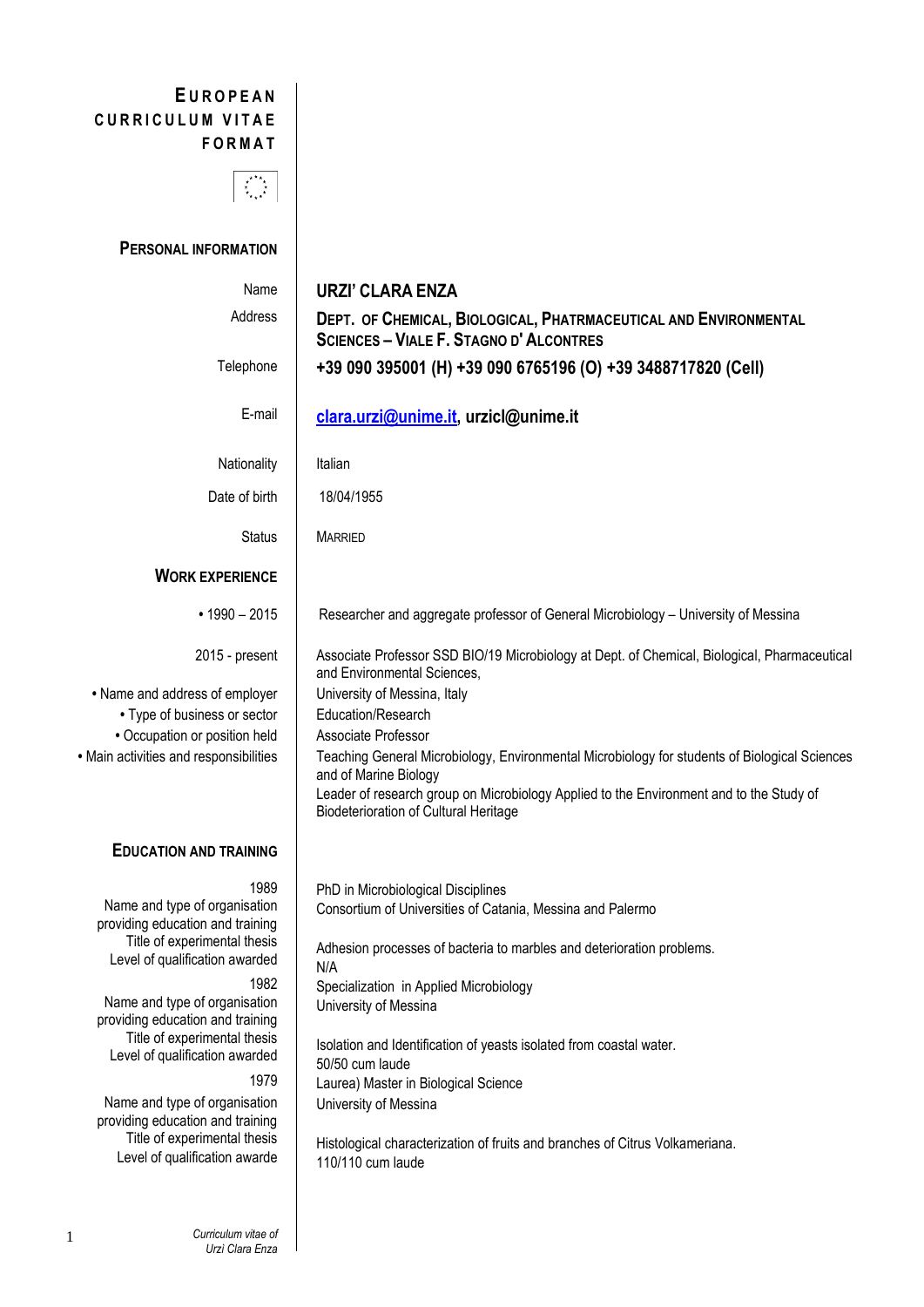Ι

#### **POSTS HELD RESEARCH ACTIVITIES**

- 1985 Fellowship as visiting scientist at Microbiology Institute, Facoltà di Agraria, Milan, February March 1985.
- 1990 Postdoctoral fellowship as visiting scientist at Geomicrobiology Division, ICBM, University of Oldenburg, Germany, January - May 1990.
- 1991-1992 Visiting scientist at Geomicrobiology Division, ICBM, University Carl von Ossietsky of Oldenburg, Germany, July - August 1991 and July - August 1992.
- 1992-1993 Fellowship "Villa Vigoni" by the Permanent Conference of the Rectors of the Italian Universities. a.a. 1992/1993.
	- 1996 Visiting scientist at Institut f. Allgemeine Botanik und Botanisher Garten, Abteilung Mikrobiologie, Hamburg, Germany, September 1996.

# **MAIN FIELD OF RESEARCH**

Study of microbial community colonizing works of art and natural environments. Special focus is on the biodiversity of microbial populations, ecology and taxonomy of bacteria and fungi. Main research are: a) isolation and identification of bacteria and fungi colonizing extreme environments such those present on monument surfaces in the Mediterranean bacin; b) study of the structure of the heterotrophic microorganisms and their relationship with phototrophic microrganisms; c) bioprecipitation of mineral phases by bacteria, test on nanobiocides and new molecules to prevent colonization of subaerial and submerged artifacts. All these studies are part of the Environmental Microbiology and some topics include biotechnological applications.

# **RESEARCH PROJECTS**

- 2003-present
	- 2003 Progetto di ricerca PRA "Studio di Comunita' Microbiche Colonizzanti Rocce Vulcaniche".
	- 2004 Progetto di ricerca PRA "Isolamento da matrici organiche ed inorganiche di microrganismi xerotolleranti, alotolleranti e alofili e loro caratterizzazione mediante metodi biochimici e molecolari".
	- 2005 Progetto PRA "Applicazione di tecniche molecolari per lo studio e l'identificazione di batteri e funghi estremotolleranti e/o estremofili".
	- 2005 Progetto COST ACTION G8 "Non-destructive Analysis and Testing of Museum Objects" Short Term Scientific Mission 2005, "A Non –Destructive Microbiological Study Of The Biofilm Growing At St Agatha Crypt And Catacombs, Rabat, Malta".
	- 2005-2007 Scientific and Technological co-operation between the Italian Republic and the republic of India, Project CHCRT-1 on "Assessment of bioerosion of exposed surfaces of monuments and hypogea and development of preventive strategies for their conservation".
		- 2006 Project PRA Studio di associazioni di batteri e cianobatteri nei biofilm tramite ibridizzazione con sonde molecolari fluorescenti (FISH) e microscopia elettronica (SEM).
- 2007-2008 Project "Genome analysis of species of the stone-dwelling Geodermatophilaceae GENOSCOPE - Centre national de séquençage CP 5706, 91057 Evry Cedex, coordinatore Prof. Daniele Daffonchio, Università di Milano
- 2007-2009 Bilateral Project ASS-CNR Slovacchia-Italy on Molecular characterization of microbial communities involved in the biodegradation of culture heritage (Dott. Domenico Pangallo).
- 2010-2014 Project PRIN protocollo 2010ANXZ5X006Arte e habitat rupestre in Cappadocia (Turchia) e nell'Italia centromeridionale. Roccia,architettura scavata, pittura: fra conoscenza, conservazione, valorizzazione.
- 2018-2020 Project "MicroPolArS" cod PNRA 2018\_00194 linea D del bando PNRA 1314 del 25 maggio 2018 MIUR/ Istituto di Scienze Polari del Consiglio Nazionale delle Ricerche (ISP-CNR).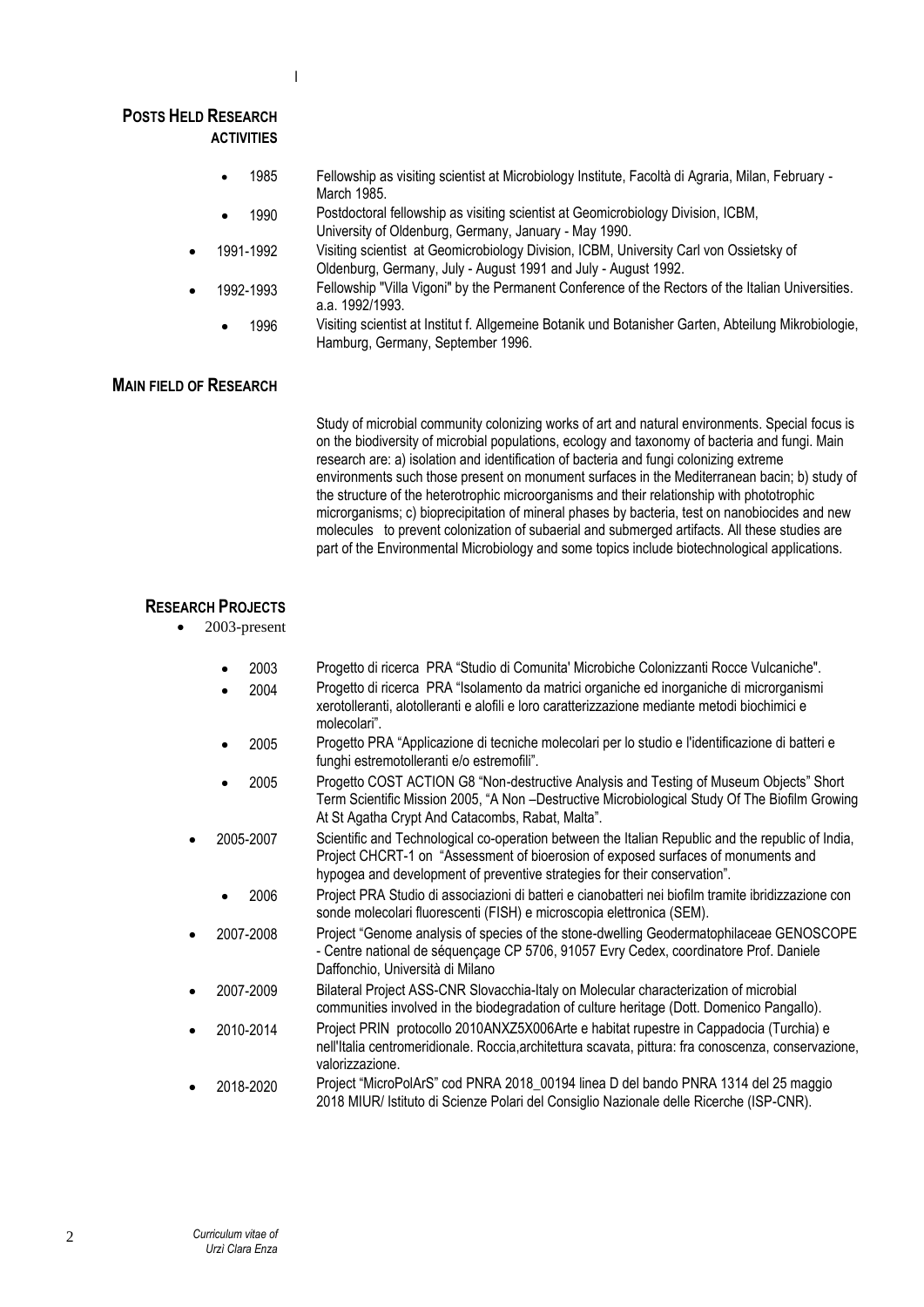#### **PERSONAL SKILLS AND COMPETENCES**

*Acquired in the course of life and career but not necessarily covered by formal certificates and diplomas*.

# **SKILLS COMPETENCES on CONGRESS AND WORKSHP ORGANIZATION**

Expert in biodeterioration of works of art especially those made by inorganic material.

- 2008 14th International Biodeterioration & Biodegradation Symposium, Sant'Alessio Siculo, Messina Italy 6-11 October 2008.
- 2002 <sup>2</sup>° meeting Ec project n° EVK4-2000-00028 " CYANOBACTERIA ATTACK ROCKS: control and preventive strategies to avoid damage caused by cyanobacteria and associated microorganisms in roman hypogean monuments", (CATS) (MESSINA, 10-13 NOVEMBRE, 2002).
- 2001 Final meeting EC project ENV4-CT98-0707 "Development of innovative water repellent/biocide surface treatments for mortars: assessment of their performance by using modern analytical tools and surface analysis". (Messina, 29 Marzo – 4 Aprile 2001).
- 1999 2nd meeting EC project ENV4-CT98-0704 "NOVEL REMEDIATION STRATEGIES FOR PRESERVATION OF MARBLE STRUCTURES ENDANGERED FROM ENVIRONMENTAL DAMAGES". (Messina, 13 - 16 Maggio 1999).
- 1995 Workshop on EC projects "Interactive physical weathering and bioreceptivity study on building stones, monitored by Computerized X-ray Tomography (CT) as a potential nondestructive research tool" and "Atmospheric Eutrophication and Saecular Organic Pollution (Biological and Mineralogical Reactions of Mediterranean Monuments)". Taormina, 25 - 29 Gennaio 1995:
	- 1992 Workshop of European Science Foundation(ESF) on "MICROBIAL INTERACTIONS WITH THE EARTH'S CRUST". Maggio 1992:
- 1991 2nd Workshop EUROMARBLE project EUREKA EUROCARE subtask EUROMARBLE EU 496. Novembre 1991:

# **INSTITUTIONAL TEACHING ACTIVITY**

- 2016/17 present Microbiologia generale L-Z per gli studenti del Corso di Laurea Triennale in Scienze Biologiche.
- 2009/10 2015/16 Microbiologia per il Corso di Laurea Triennale in Biologia e Ecologia Marina.
- 2004/05 2007/08 Microbiologia degli alimenti e biotecnologie microbiche degli alimenti mod. 3 per la laurea magistrale in Biologia, curriculum Alimentare.
	- 2004/05 2007/08 Tassonomia dei procarioti per la laurea magistrale in Biologia, curriculum Biodiversità.
		- 2004/05 Corso Integrato di Microbiologia applicata per la laurea magistrale in Biologia, curriculum Microbiologia Applicata mod. 1.
		- 2002/03 2007/08 Corso Integrato di Microbiologia generale e Ecologia microbica marina, Modulo di Microbiologia Generale, BIO 19" per il corso di Laurea triennale in Biologia ed Ecologia Marina (509). • 2001/02 Microbiologia Generale per il corso di laurea triennale in Scienze Biologiche (mod. 1).
			- 2001/02 Docente di Tecniche Microbiologiche per il corso di laurea triennale in Scienze Biologiche.
			- 2000/01 "Laboratorio di Didattica 3° modulo: Microbiologia ore 15, 1° anno, presso la Scuola
			- Interuniversitaria Siciliana di Specializzazione per l'insegnamento Secondario Sezione di Messina.
- 1998/99 2007/08 Microbiologia ambientale della Scuola di Specializzazione in Patologia generale dell'Università di Messina.
- 1997/- 2007/08 Microbiologia generale della Scuola di Specializzazione in Patologia generale dell'Università di Messina.
- 1997/98 2007/08 Microbiologia Ambientale della Scuola di Specializzazione in Microbiologia e Virologia dell'Università di Messina.
- • 1996/97 -present Microbiologia Ambientale per gli studenti del corso di laurea in Scienze Biologiche dell'Università di Messina.
- • 1993/94 2002/03 Microbiologia generale e tecniche microbiologiche della Scuola di Specializzazione in Microbiologia Applicata dell'Università di Messina.
- 1990/91- 2000/01 Seminars in the frame of General Microbiology courses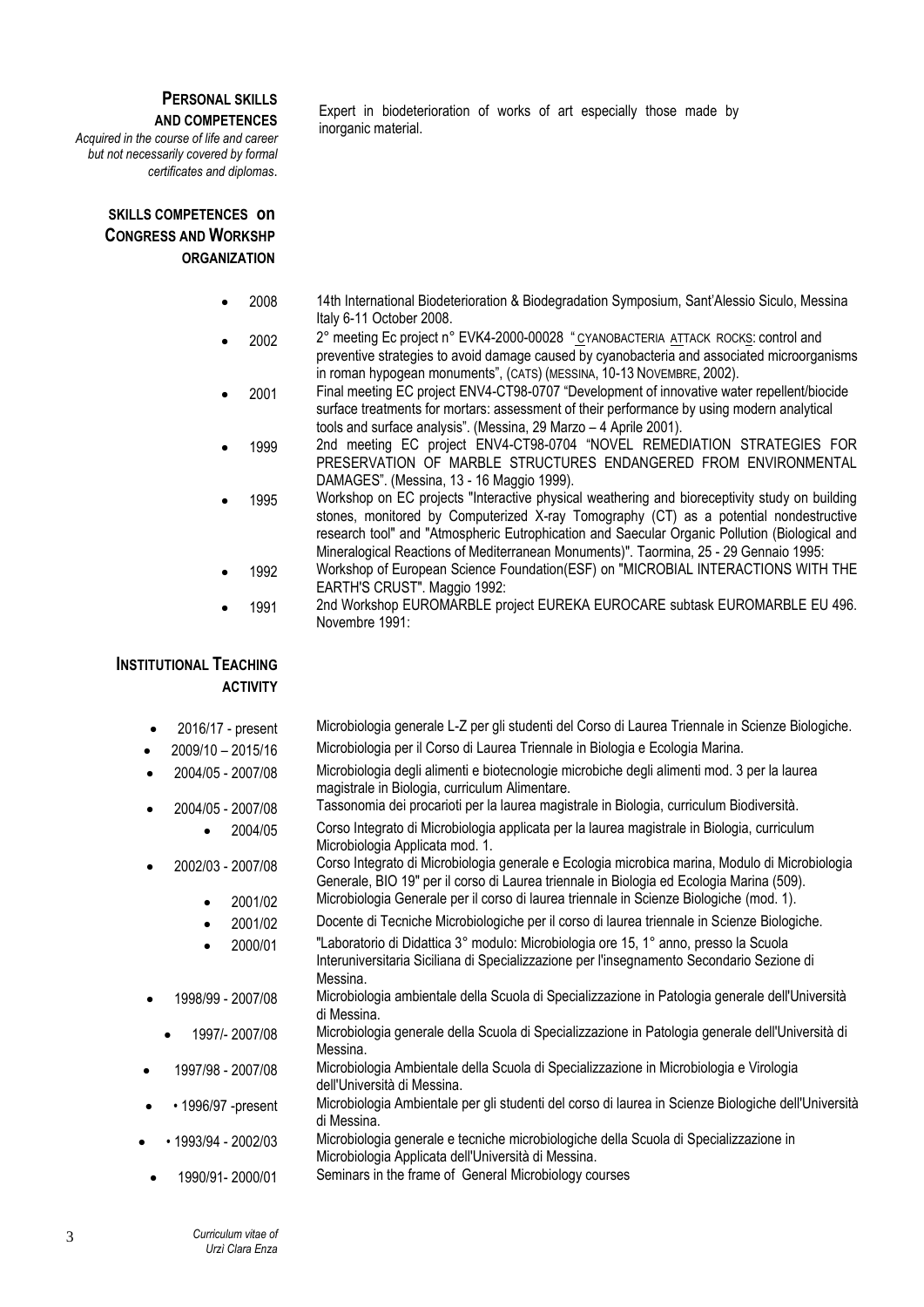# **TEACHING ACTIVITY IN DIFFFERENT ITALIAN UNIVERSITIES**

• •aa.aa. 2005/06-2009/10 Microbiologia Applicata Ai Beni Culturali n. CFU 3 Corso di Laurea Specialistica in Conservazione e Restauro dei Beni Culturali, Università di Palermo • •*1997/98* Microbiologia agraria e tecnologie alimentari della Facoltà di Agraria *dell'Università di Reggio Calabria*

# **SEMINARS IN NATIONAL AND INTERNATIONAL COURSES**

| 2017      | Seminario intitolato: Role of microbial communities on the biodeterioration<br>of Cultural Heritage and methods of study Master Internazionale di II^ livello in Biologia per<br>la Conservazione e la Valorizzazione dei Beni Culturali - A.A. 2016/2017 - Università                                                |
|-----------|-----------------------------------------------------------------------------------------------------------------------------------------------------------------------------------------------------------------------------------------------------------------------------------------------------------------------|
|           | degli Studi Roma TRE. 1 e 2 Marzo 2017.                                                                                                                                                                                                                                                                               |
| 2015:     | Seminario intitolato: Role of microbial communities on the biodeterioration<br>of Cultural Heritage and methods of study Master Internazionale di II^ livello in Biologia per<br>la Conservazione e la Valorizzazione dei Beni Culturali - A.A. 2014/2015 - Università<br>degli Studi Roma TRE. 23 Aprile 2015.       |
| 2014:     | Seminario intitolato: Biodeterioration vs. Bioprotection in the Built Heritage Conservation.<br>International Summer School, 14-18 Luglio 2014 ENVIMAT 2014, Cosenza, Italy.                                                                                                                                          |
| 2012:     | Introduction of General and Environmental Microbiology. Corso di Alta Formazione per Tecnici<br>di ricerca in biopolimeri e biosurfattanti di origine microbica, Catania 28 - 29 Maggio 2012                                                                                                                          |
| 2009:     | Corso di Alta Formazione GLI AGENTI DI BIODETERIORAMENTO DEI BENI CULTURALI,<br>Università Cattolica<br>del Sacro Cuore - Sede di Piacenza Modulo: "Microbiologia dell'arte" 6 Novembre 2009.                                                                                                                         |
| 2009      | Seminario intitolato: Beni Culturali e Scienza: Ruolo dei Microrganismi nel Biodeterioramento e<br>Biorisanamento dei Monumenti. Fondazione Bonino Pulejo, Messina 19 Maggio 2009.                                                                                                                                    |
| 2008      | Corso organizzato dall'Istituto per la salvaguardia del Patrimonio Storico Mnemosyne.<br>Argomento: CONTROLLO, PREVENZIONE E MONITORAGGIO DEI BIODETERIOGENI<br>MICROBICI: Brescia 20-21 Ottobre 2008                                                                                                                 |
| 2007      | "Global Climate Change and Cultural Heritage - European Doctoral Course - 22 <sup>nd</sup> - 27 <sup>th</sup> October<br>2007, Ravello, Italy. Argomento: Microbial colonization and biodeterioration of outdoor exposed<br>monuments.                                                                                |
| 2006      | : Seminari teorici organizzati da IGIIC-Fondazione per le Biotecnologie, Torinosu Biotecnologie,<br>Biologia Nanotecnologie per la Conservazione dei Beni Culturali - Genova 6 Giugno - Roma 7<br>Giugno 2006 Argomento trattato: TECNICHE DI BIOLOGIA MOLECOLARE PER LA<br>DIAGNOSTICA DEGLI ATTACCHI MICROBIOLOGICI |
| 2006      | : The Amalfi Coast and the Greek Archaeological Site of Paestum"<br>(UNESCO List of Mankind Cultural Heritage). European Doctoral Theoretical and Practical<br>Course Ravello and Paestum, 16th to 20th of October 2006.                                                                                              |
| 2006      | An approach to study the biodiversity of microorganisms of outdoor and indoor monuments,<br>Microvision - 06 Utkal University, Bhubaneswar, India 25 Dec. 2006.                                                                                                                                                       |
| 2005      | European Practical School . The Monumental Heritage of Ravello In the field scientific methods<br>applied to the materials and the environment of Cultural Heritage<br>2-9 October 2005.                                                                                                                              |
| 2004      | European Practical School. Degradation And Conservation. Of Materials In Their Environment:<br>The Monumental Heritage Of Ravello: Ravello, 24 – 30 Ottobre 2004.                                                                                                                                                     |
| $\bullet$ | 2003. EUROPEAN PRACTICAL SCHOOL. Materials Of The Monumental Heritage Of Ravello:<br>Degradation And Conservation. Ravello, October 26 November 1, 2003                                                                                                                                                               |
| 2002      | "European Doctoral Course 2002 Sciences And Materials Of<br>The Cultural Heritage: Stone Of The Temples And Paintings Of The Tombs Of Paestum<br>Archeological Site (Ravello, October, 28th November 3rd, 2002).                                                                                                      |
| 2001      | European Doctoral Course 2001 Sciences And Materials Of<br>The Cultural Heritage: Stone, Glass, Stained-Glass, Wall Paintings And Frescoes In The                                                                                                                                                                     |
| 2000/01   | Environment (Ravello, October 29th To November 3rd, 2001).<br>Corso Di Formazione "Metodologie Per Lo Studio Del Degrado Dei Beni Culturali" Presso La<br>Facoltà Di Scienze Dell'università Di Messina.                                                                                                              |
| 1999      | Corso Post-Diploma Per "Restauratore Di Pitture". Liceo Ginnasio G. La Farina, Messina                                                                                                                                                                                                                                |

*Curriculum vitae of Urzì Clara Enza*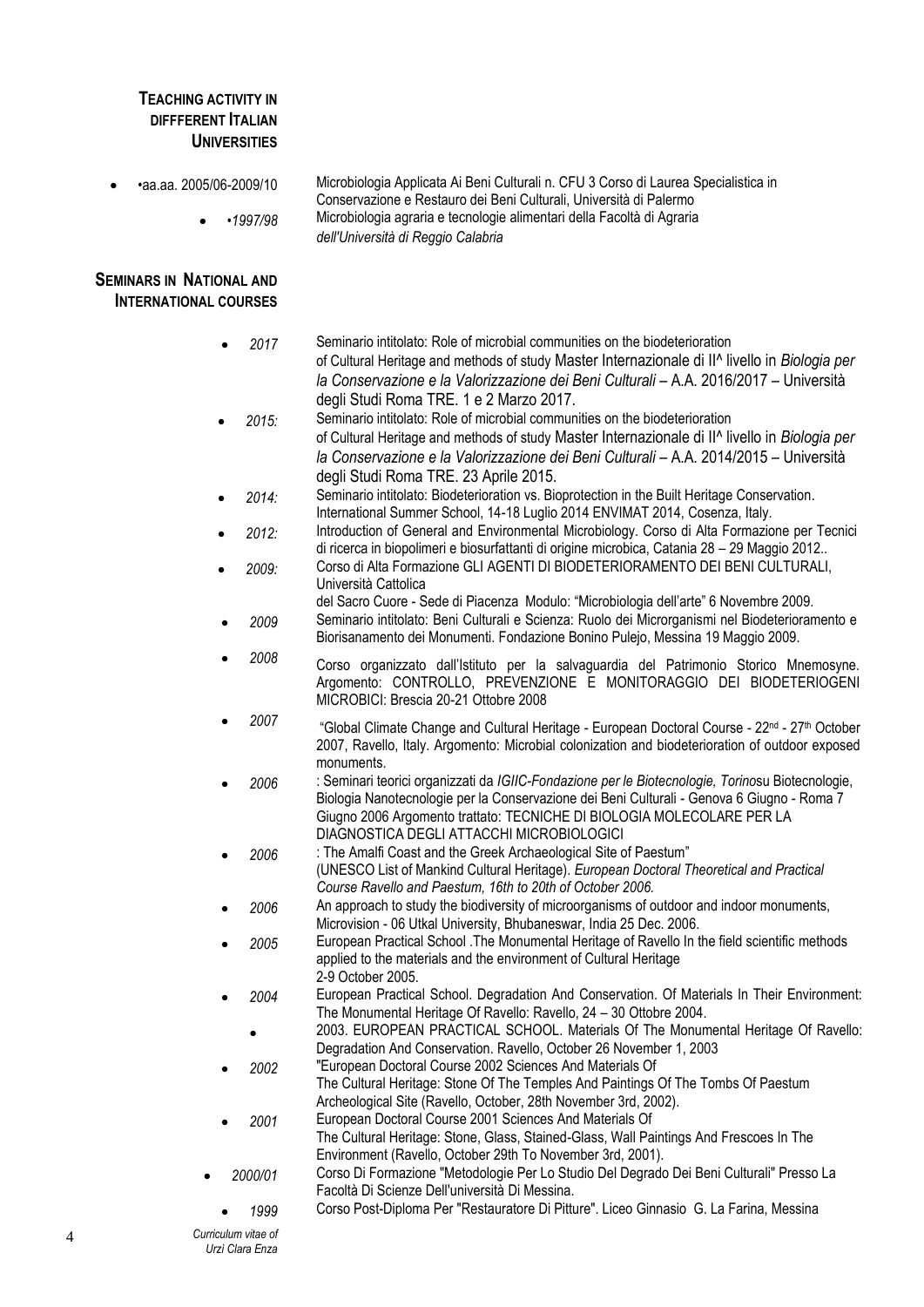| 1998<br>1997:<br>1997<br>1994/95<br>1993/94<br>1992                                                                | Direttore Scientifico e Docente Del Corso Teorico Pratico "Il Biologo Nella Conservazione Delle<br>Opere d'Arte<br>Corso Di Specializzazione In Conservazione Dell'architettura Storica, Palermo 4 Aprile - 5 Luglio<br>1997, Organizzato Dall'istituto Di Restauro Dell'architettura, IRA; Titolo Delle Lezioni: "Il Degrado<br>Biologico Dei Materiali Lapidei" E "Interventi Per Il Controllo Del Biodeterioramento".<br>1° Corso Teorico-Pratico Sul "Restauro E Recupero Di Opere d'Arte", Messina 26 Aprile - 11<br>Maggio 1997. Titolo Della Lezione "Degrado Biologico Dei Monumenti In Pietra In Relazione<br>All'ambiente E All'inquinamento Atmosferico".<br>European Master In Ingegneria Ambientale, Modulo Di Specializzazione Sulle Biotecnologie<br>Ambientali, Organizzato Dal COREP, Consorzio Per La Formazione Università - Industria Del<br>Politecnico Di Torino. Argomento Delle Lezioni: "Biodeterioramento Dei Manufatti Artistici:<br>Metodi Di Studio E Tecniche Di Intervento E Protezione".<br>'i.C.B.M., University of Oldenburg, Germania Practical-Theoric course of Microbiology applied to<br><b>Materials</b><br>"Fortgeschrittenprakticum Mikrobiologie".<br>"Heterotrophic Organisms And Their Relation To Phototrophs". EC Course EEC ITECOM,<br>COMETT II, Continuing Education Seminars on "Methods Of Consolidation Preservation &<br>Protection Of Stone". Athens, Greece. |
|--------------------------------------------------------------------------------------------------------------------|----------------------------------------------------------------------------------------------------------------------------------------------------------------------------------------------------------------------------------------------------------------------------------------------------------------------------------------------------------------------------------------------------------------------------------------------------------------------------------------------------------------------------------------------------------------------------------------------------------------------------------------------------------------------------------------------------------------------------------------------------------------------------------------------------------------------------------------------------------------------------------------------------------------------------------------------------------------------------------------------------------------------------------------------------------------------------------------------------------------------------------------------------------------------------------------------------------------------------------------------------------------------------------------------------------------------------------------------------------------------------------------------------------------------|
| <b>EDITORIAL ACTIVITY</b>                                                                                          |                                                                                                                                                                                                                                                                                                                                                                                                                                                                                                                                                                                                                                                                                                                                                                                                                                                                                                                                                                                                                                                                                                                                                                                                                                                                                                                                                                                                                      |
| •2012-present<br>•2009<br>2003-2011                                                                                | International Journal of Biodeterioration and Biodegradation (Editor)<br>International Journal of Biodeterioration and Biodegradation (guest editor)<br>International Journal of Biodeterioration and Biodegradation (scientific board member)                                                                                                                                                                                                                                                                                                                                                                                                                                                                                                                                                                                                                                                                                                                                                                                                                                                                                                                                                                                                                                                                                                                                                                       |
| MOTHER TONGUE                                                                                                      | <b>ITALIAN</b>                                                                                                                                                                                                                                                                                                                                                                                                                                                                                                                                                                                                                                                                                                                                                                                                                                                                                                                                                                                                                                                                                                                                                                                                                                                                                                                                                                                                       |
| <b>OTHER LANGUAGES</b>                                                                                             |                                                                                                                                                                                                                                                                                                                                                                                                                                                                                                                                                                                                                                                                                                                                                                                                                                                                                                                                                                                                                                                                                                                                                                                                                                                                                                                                                                                                                      |
| • Reading skills<br>• Writing skills<br>• Verbal skills<br>• Reading skills<br>• Writing skills<br>• Verbal skills | [English]<br>[ Indicate level: excellent, good, basic. ] E<br>[ Indicate level: excellent, good, basic. ] G<br>[ Indicate level: excellent, good, basic. ] G<br>[French]<br>[ Indicate level: excellent, good, basic. ] G<br>[ Indicate level: excellent, good, basic. ] B<br>[ Indicate level: excellent, good, basic. ] B                                                                                                                                                                                                                                                                                                                                                                                                                                                                                                                                                                                                                                                                                                                                                                                                                                                                                                                                                                                                                                                                                          |
| <b>TECHNICAL SKILLS</b><br>AND COMPETENCES<br>With computers, specific kinds of<br>equipment, machinery, etc.      | GOOD KNOWLEDGE OF COMPUTER SOFTWARE LIKE MICROSOFT OFFICE AND ADOBE PHOTOSHOP IN<br>WINDOWS AND MACOS AND COMMON APPS IN MACOS ENVIRONMENT. BASIC ON DOS.<br>USE OF MICROSCOPES (LIGHT, EPIFLUORESCENCE AND SEM)                                                                                                                                                                                                                                                                                                                                                                                                                                                                                                                                                                                                                                                                                                                                                                                                                                                                                                                                                                                                                                                                                                                                                                                                     |

 $\overline{\phantom{a}}$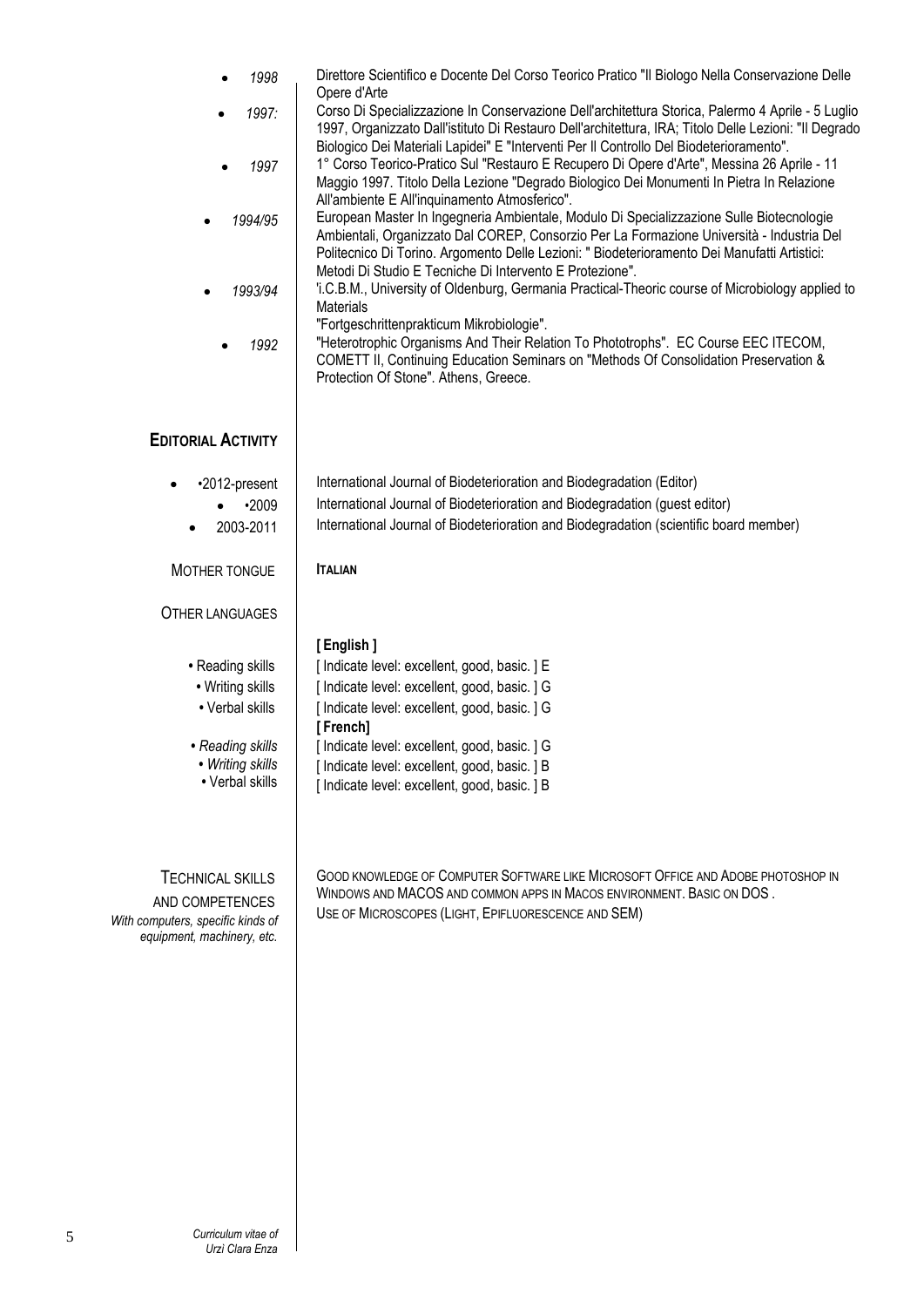- 1. De Leo, F., Lo Giudice, A., Alaimo, C. De Carlo, G., Rappazzo, A.C., Graziano, M., De Domenico E., Urzì, C., (2019). Occurrence of the black yeast *Hortaea werneckii* in the Mediterranean Sea. Extremophiles 23:9-17 doi.org/10.1007/s00792-018-1056-1
- 2. De Leo, F, Antonelli, F., Pietrini, A.M., Ricci, S., Urzì<sup>,</sup> C. (2019). Study of the euendolithic activity of black meristematic fungi isolated from a marble statue in the Quirinale Palace's Gardens in Rome, Italy. Facies 65, (2).
- 3. Marwa Ben Chobba, Mouna Messaoud, Maduka L. Weththimuni, Jamel Bouaziz, Maurizio Licchelli, Filomena De Leo, Clara Urzì. (2019). Preparation and characterization of photocatalytic Gd-doped TiO<sup>2</sup> nanoparticles for water treatment. Environ Sci Pollut Res (2019). https://doi.org/10.1007/s11356-019-04680-7.
- 4. Montero-Calasanz, M.D.C., Yaramis, A., Nouioui, I., Igua, J.M., Spröer, C., Castro, J.F., Schumann, P., Klenk, H.-P, Urzì, C. (2019). *Modestobacter italicus* sp. Nov., isolated from Carrara marble quarry and emended descriptions of the genus *Modestobacter* and the species *Modestobacter marinus*, *Modestobacter multiseptatus*, *Modestobacter roseus* and *Modestobacter versicolor*. International Journal of Systematic and Evolutionary MicrobiologyVolume 69, Issue 6, June 2019, 1537-1545.
- 5. Papale, M., Conte, A., Del Core, M., Zito, E., Sprovieri, M., De Leo, F., Rizzo, C., Urzì, C., De Domenico, E., Luna, G.M., Michaud, L., Lo Giudice, A. (2018). Heavy-metal resistant microorganisms in sediments from submarine canyons and the adjacent continental slope in the northeastern Ligurian margin (Western Mediterranean Sea). Progress in Oceanography, 168, pp. 155-168. DOI: 10.1016/j.pocean.2018.09.015
- 6. Marchetta, A., van den Ende, B.G., Al-Hatmi, A.M.S., Hagen, F., Zalar, P., Sudhadham, M., Gunde-Cimerman, N., Urzì, C., de Hoog, S., De Leo, F. (2018). Global molecular diversity of the halotolerant fungus Hortaea werneckii. Life, 8 (3), art. no. 31 . DOI: 10.3390/life8030031
- 7. Urzì, C., Bruno, L. and De Leo, F. (2018). Biodeterioration of Paintings in Caves, Catacombs and other Hypogean Sites. In: Biodeterioration and Preservation in Art, Archaeology and Architecture, Ralph Mitchell, Jennifer Clifford (eds). Archetype Publications, London. Pp. 114-129. ISBN: 9781909492646
- 8. Marwa Ben Chobba, Mouna Messaoud, Jamel Bouaziz, Filomena De Leo, Clara Urzì (submitted). The effect of heat treatment on photocatalytic efficiency performance and antibacterial activity of TiO<sub>2</sub> nanoparticles prepared by Sol-Gel method.
- 9. De Leo, F., Cardiano, P., De Carlo, G., Lo Schiavo, S., Urzì, C. (2017). Testing the antimicrobial properties of an upcoming "environmental-friendly" family of ionic liquids Journal of Molecular Liquids, 248, pp. 81-85. DOI: 10.1016/j.molliq.2017.10.024
- 10. Ruffolo, S.A., De Leo, F., Ricca, M., Arcudi, A., Silvestri, C., Bruno, L., Urzì, C., La Russa, M.F. (2017). Medium-term in situ experiment by using organic biocides and titanium dioxide for the mitigation of microbial colonization on stone surfaces. International Biodeterioration and Biodegradation, 123, pp. 17-26. DOI: 10.1016/j.ibiod.2017.05.016
- 11. Urzì, C., De Leo, F., Krakova, L., Pangallo, D., Bruno, L. (2016). Effects of biocide treatments on the biofilm community in Domitilla's catacombs in Rome. Science of the Total Environment, 572, pp. 252-262. DOI: 10.1016/j.scitotenv.2016.07.195
- 12. Pistone, A., Visco, A.M., Galtieri, G., Iannazzo, D., Espro, C., Merlo, F.M., Urzì, C., De Leo, F. (2016). Polyester resin and carbon nanotubes based nanocomposite as new-generation coating to prevent biofilm formation. International Journal of Polymer Analysis and Characterization, 21 (4), pp. 327-336. DOI: 10.1080/1023666X.2016.1155826
- 13. Everest, G.J., Curtis, S.M., De Leo, F., Urzì, C., Meyers, P.R. (2015). Description of kribbella italica sp. Nov., isolated from a roman catacomb. International Journal of Systematic and Evolutionary Microbiology, 65 (2), pp. 491-496. DOI: 10.1099/ijs.0.070672-0
- 14. Mazza, L., Ruffolo, S.A., Macchia, A., La Russa, M.F., Barberio, M., Crisci, G.M., De Leo, F., Urzì, C.E. (2015). Evaluation of antifouling activity of TiO2 and Ag-doped TiO2 in laboratory conditions to be applied on submerged archeological material. Journal of Biological Research (Italy), 88 (1), p. 100.
- 15. Krakova, L., De Leo, F., Bruno, L., Pangallo, D., Urzì, C. (2015). Complex bacterial diversity in the white biofilms of the Catacombs of St. Callixtus in Rome evidenced by different investigation strategies. Environmental Microbiology, 17 (5), pp. 1738-1752. Cited 11 times. DOI: 10.1111/1462-2920.12626
- 16. Adhikary S. P., Keshari N., Urzì C., De Philippis R. Cyanobacteria And Micro-Algae In The Biofilms On The Stone Temples Of Bhubaneswar, Eastern India. Algological Studies 147: 67–93. DOI: [10.1127/algol\\_stud/2015/0190](https://dx.doi.org/10.1127/algol_stud/2015/0190)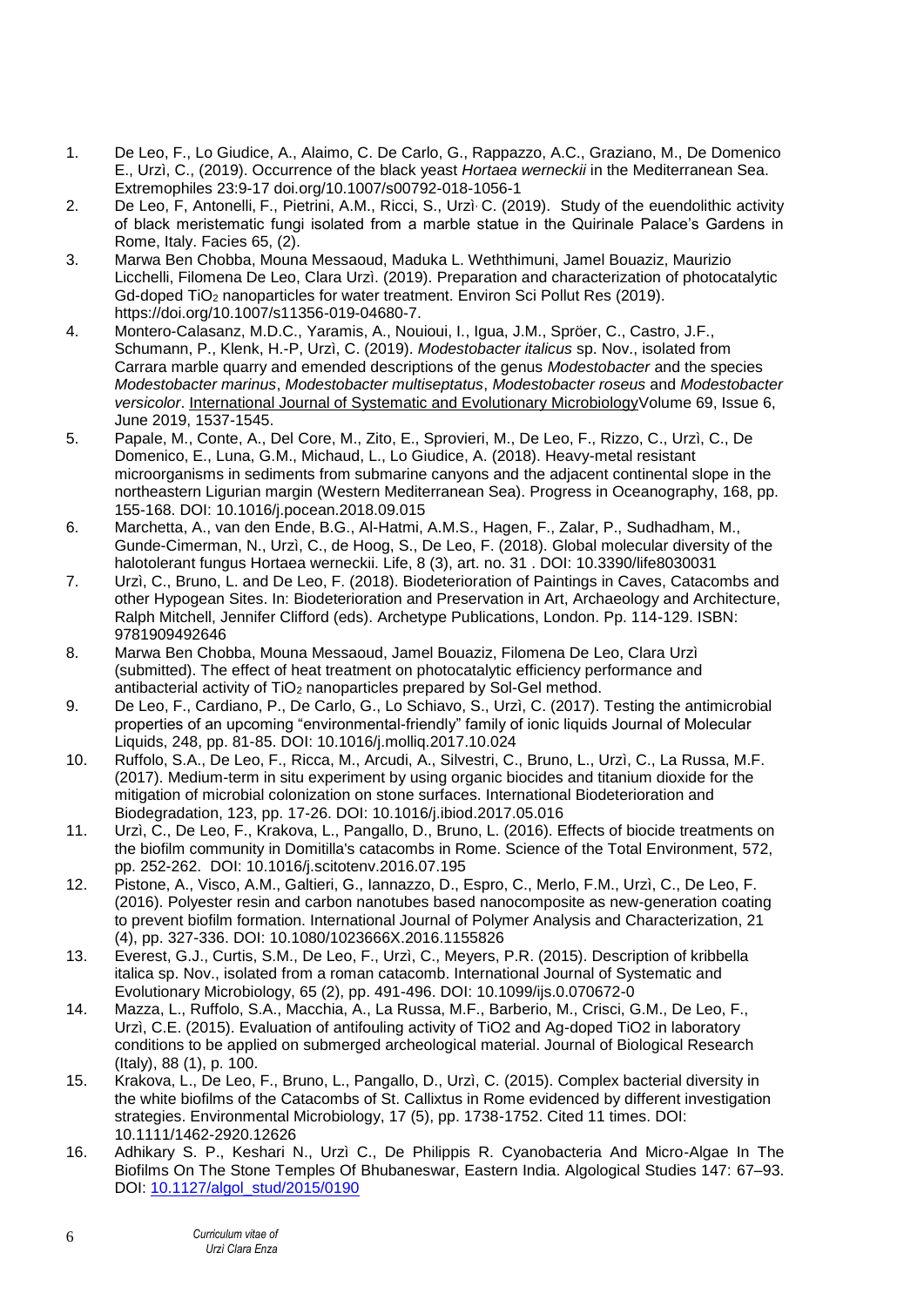- 17. Urzì C., De Leo F., Bruno L., Pangallo D. and Krakova L. 2015. Chapter 9. New species description, biomineralization processes and biocleaning applications of Roman catacombs-living bacteria. The Conservation of Subterranean Cultural Heritage, Edited by C. Saiz-Jimenez CRC Press 2014 pp. 65–72. Print ISBN: 978-1-138-02694-0. eBook ISBN: 978-1-315-73997-7. DOI: 10.1201/b17570-10
- 18. De Leo F. & Urzì C. (2015). Microfungi From Deteriorated Materials Of Cultural Heritage. In*: Fungi From Different Substrates.* J. K. Misra, J. P. Tewari, S. K. Deshmukh, And Csaba Vágvölgyi (Eds.) CRC Press, Taylor & Francis Group, A Science Publishers Book, New York *chap. 7: 144-158.* ISBN 9781482209600
- 19. La Russa M. F., Macchia A., Ruffolo S. A., De Leo F., Barberio M., Barone P., Crisci G. M, Urzì C. 2014. Testing The Antibacterial Activity Of Doped TiO<sub>2</sub> For Preventing Biodeterioration Of Cultural Heritage Building Materials. International Biodeterioration & Biodegradation 96 87**-**96.
- 20. Macchia A. , Ruffolo S. A., La Russa M. F., Barberio M., Urzì C., Barone P., De Leo F., Crisci G. M. 2014. TiO<sup>2</sup> Dopato Per Prevenire Il Biodeterioramento Dei Materiali Da Costruzione Nel Settore Dei Beni Culturali ARKOS 7/8: 33-40.
- 21. Bruno L., Bellezza S., Urzì C., De Leo F. 2014. Chapter 5. A study for monitoring and conservation in the Roman Catacombs of St. Callistus and Domitilla, Rome (Italy). The Conservation of Subterranean Cultural Heritage. Edited by C. Saiz-Jimenez, CRC Press pp. 37– 44 Print ISBN: 978-1-138-02694-0, eBook ISBN: 978-1-315-73997-7. DOI: 10.1201/b17570-6.
- 22. Galtieri G., Visco A.M., Pistone A., Iannazzo D., Fricano G., Marino Merlo F., Urzì C., De Leo F. (2014). Studio Di Nuove Formulazioni Di Rivestimenti Protettivi Per Imbarcazioni Con Proprietà Antivegetative. VI Convegno Nazionale SEAMED – "Sicurezza E Innovazione Nella Nautica" Messina , Aula Magna Facoltà Di Ingegneria- 4 Luglio 2014
- 23. Ruffolo S.A., Macchia A., Mauro F. La Russa M.F., Mazza L, Urzì C., De Leo F , Barberio M., Crisci G. M. (2014). Marine Antifouling Coatings For Underwater Archaeological Sites Protection. YOCOCU 2014 (Youth In Conservation Of Cultural Heritage) 28-30 May 2014 |Agsu, Azerbaijan.
- 24. Russo A., Hansen A., Macchia A., Urzì C., De Leo F, Nunziante Cesaro S., Guiso M. Il Degrado Del Poliuretano Espanso: Casi Studio Della Fondazione Plart . XII Lo Stato Dell'arte 12 | IGIIC, Milano 23-25 Ottobre 2014
- 25. Everest G.J., Curtis S.M., De Leo F., Urzì C. And Meyers P.R. 2013. *Kribbella albertanoniae* Sp. Nov., Isolated From A Roman Catacomb, And Emended Description Of The Genus Kribbella. Int J Syst Evol Microbiol 63:3591-3596. Doi: 10.1099/Ijs.0.050237-0
- 26. De Leo F., Campanella G., Proverbio E., Urzì C. 2013. Laboratory Tests Of Fungal Biocorrosion Of Unbonded Lubricated Post-Tensioned Tendons. Construction And Building Materials 49, 821- 827. doi.org/10.1016/j.conbuildmat.2013.08.071
- 27. Ruffolo SA, Macchia A., La Russa MF, Mazza L, Urzì C., De Leo F., Barberio M., Crisci GM 2013. Marine Antifouling For Underwater Archaeological Sites:  $TiO<sub>2</sub>$  And Ag-Doped  $TiO<sub>2</sub>$ International Journal Of Photoenergy, doi: 10.1155/2013/251647.
- 28. Mazza L., Ruffolo S.A., Macchia A, La Russa MF, Barberio M., Crisci GM, De Leo F., Urzì C. Evaluation Of Antifouling Activity Of Tio<sup>2</sup> And Ag Doped Tio<sup>2</sup> In Laboratory Conditions To Be Applied On Submerged Archeological Material. 86° Congresso SIBS - 24 E II 25 Ottobre 2013 -Palermo.
- 29. De Leo F., Iero A., Zammit G. , Urzì C.E. 2012. Chemoorganotrophic Bacteria Isolated From Biodeteriorated Surfaces In Cave And Catacombs. International Journal Of Speleology, 41 (2) 125-136 https://scholarcommons.usf.edu/ijs/vol41/iss2/1
- 30. Pangallo, D., Kraková, L., Chovanová, K., Šimonovičová, A., De Leo, F., Urzì, C. 2012 Analysis And Comparison Of The Microflora Isolated From Fresco Surface And From Surrounding Air Environment Through Molecular And Biodegradative Assays. World Journal Of Microbiology And Biotechnology, 28 (5), 2015-2027. DOI 10.1007/S11274-012-1004-7.
- 31. Bruno L., Bellezza S., Urzì C., De Leo F., Albertano P. Ten Years In Controlling The Phototrophic Biofilms In The Ocean's Cubiculum At The St. Callistus Catacombs (Rome). 2012. International Congress: Science And Technologies For The Conservation Of Cultural Heritage. Santiago De Compostela, 2-5 Ottobre 2012.
- 32. Urzì C. And De Leo F. (2012). Biodeterioration, Biomineralization And Biocleaning: Microbes At Work On Monuments. 11Th Biodeterioration Forum St. Etienne (F) 4-5 June, 2012.
- 33. Urzì C., De Leo F., Pangallo D., Krakova L., Hsieh P. Bruno L. (2012) Chemoorganotrophic Community In The Ocean's Cubiculum At The St. Callistus Catacombs (Rome): Ten Years Of Monitoring. Proceedings Of Science And Technologies For The Conservation Of Cultural Heritage. Santiago De Compostela, 2-5 Ottobre 2012
- 34. Albertano P., De Philippis R, Urzì C, Adhikary S.P. 2011. Colonization Of Stone By Phototrophic Biofilms In Indian Monuments, 29o Congresso Nazionale Della SIMGBM, Pisa Settembre
- 35. De Leo F., Pangallo D., Urzì C. (2011). Biodeterioration Of Outdoor Exposed Marbles By Rock-Inhabiting Black Fungi 5th International Congress "Science And Technology For The Safeguard Of Cultural Heritage In The Mediterranean Basin" Instanbul, Turkey, 22 –25 November 2011.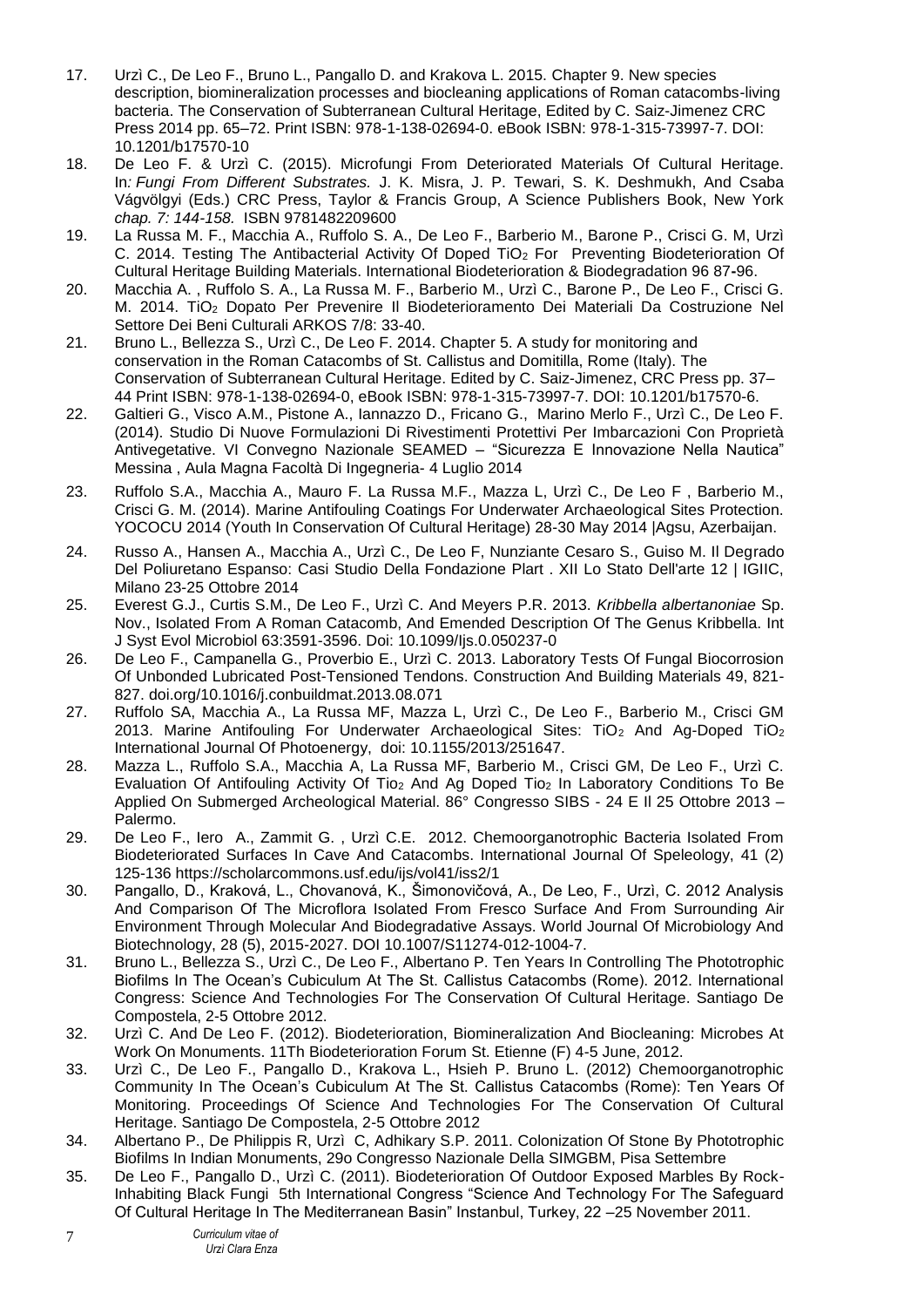- 36. Urzì C., De Leo F., Bruno L. and Albertano P. 2011. Are We Applying The Right Approach To Study Microflora Colonizing The Cultural Heritage? A Critical Review Of The Most Common Techniques Used To Assess Biodeterioration. 15t International Biodeterioration & Biodegradation Symposium (IBBS-15) 19-24 September 2011, Vienna, Austria.
- 37. De Leo F., Campanella G., Proverbio E., Urzì C., 2011. Assessment Risk Of Fungal Corrosion Of Unbonded Lubricated Post-Tensioned Tendons. 15th International Biodeterioration & Biodegradation Symposium (IBBS-15) 19-24 September 2011, Vienna, Austria.
- 38. Urzì C., De Leo F., Bruno L., Albertano P. (2010). Microbial Diversity In Paleolithic Caves: A Study Case On The Phototrophic Biofilms Of The Cave Of Bats (Zuheros, Spain). MICROBIAL ECOLOGY, 116- 129, 60.
- 39. Urzì C., De Leo F., Bruno L., Zammit G., Krakova L., Pangallo D., Albertano P. (2010). Methodological Approaches To The Control Of Phototrophic Biofilms Colonizing Subterranean Sites In The Mediterranean Area. Ferrari A., CNR Casa Editrice Grafica Elettronica Srl., Napoli, Roma: P. 265- 271, Vol. 2, In: 4th International Congress On "Science And Technology For The Safeguard Of Cultural Heritage In The Mediterranean Basin". 6-8 December 2009, Cairo, Egypt,
- 40. Albertano P., Bruno L. , De Leo F. , Urzì C. (2010). Non-Invasive And Non-Destructive Testing Methods For The Prevention Of Microbial Deterioration On Monuments Diagnosis for the conservation and valorization of cultural heritage Napoli
- 41. Bruno L., Romano E., Bellezza S., Urzi' C., Albertano P.,2010. Confocal microscopy and diagnosis of biodeterioration caused by phototrophic biofilms. In: L. Campanella, C. Piccioli (eds) Diagnosis for the conservation and valorization of cultural heritage, pp. 152-157, De Vittoria srl, Napoli, ISBN 978-88-86208-66-6
- 42. Urzì C., De Leo F., Bruno L., Krakova L., Pangallo D., Albertano P. (2010). How To Control Biodeterioration OF Cultural Heritage: AN INTEGRATED Methodological Approach For The Diagnosis And Treatment Of Affected Monuments. Thessaloniki
- 43. Urzi C., De Leo F., Bruno L., Zammit G., Krakova L., Pangallo D., Albertano P., 2010. Methodological approaches to the control of phototrophic biofilms colonizing subterranean sites in the Mediterranean area. In: Ferrari A. (ed.) Proceedings of the 4th International Congress on 'Science and Technology for the Safeguard of Cultural Heritage in the Mediterranean Basin'. Vol II session B, pp. 265-271, Grafica Elettronica srl, Napoli ISBN978-88-96680-32-2.
- 44. Pangallo, D., Chovanová, K., Drahovska, H., De Leo, F., Urzì, C. 2009. Application of fluorescence internal transcribed spacer-PCR (f-ITS) for the cluster analysis of bacteria isolated from air and deteriorated fresco surfaces. International Biodeterioration and Biodegradation, 63 (7), pp. 868-872. DOI: 10.1016/j.ibiod.2009.04.011
- 45. Wiktor V., De Leo F., C. Urzì C., Guyonnet R., Grosseau Ph, E. Garcia-Diaz E. (2009). Accelerated Laboratory Test To Study Fungal Biodeterioration Of Cementitious Matrix. International Biodeterioration & Biodegradation, 1061- 1065, 63.
- 46. Albertano P., Urzì C., Caneva G. (2009). Ch. 5 Problems Of Biodeterioration In Relation To Particular Types Of Environments. 5.1.4. Tombs, Catacombs And Other Hypogea. In: Caneva G., Nugari M.P., Salvadori O., Plant Biology For Cultural Heritage. Getty Conservation Institute, Los Angeles Ca: 183- 190. ISBN 978-0-89236-939-3
- 47. Salvadori O., Urzì C., And Nugari M.P. (2009). Ch. 9 Techniques And Methods Of Investigation . In: Caneva G., Nugari M.P., Salvadori O.. Plant Biology For Cultural Heritage. Getty Conservation Institute, Los Angeles Ca: 347- 351. ISBN 978-0-89236-939-3
- 48. Urzì C., De Leo F. (2009). Ch. 3 Structural, Functional, And Ecological Characteristics Of The Main Biodeteriogens. Meristematic Fungi . In: Caneva G., Nugari M.P., Salvadori O.. Plant Biology For Cultural Heritage. Getty Conservation Institute, Los Angeles Ca: 70- 71, ISBN 978-0- 89236-939-3
- 49. Maggi O., Persiani A.M., De Leo F., Urzì C. (2009). Ch. 3 Structural, Functional, And Ecological Characteristics Of The Main Biodeteriogens. Fungi. In: Caneva G., Nugari M.P., Salvadori O.. Plant Biology For Cultural Heritage. Getty Conservation Institute, Los Angeles Ca: 65- 70, ISBN 978-0-89236-939-3
- 50. Ranalli G., Urzì C., Sorlini C. (2009). Structural, Functional, And Ecological Characteristics Of The Main Biodeteriogens: Bacteria. In: Caneva G., Nugari M.P., Salvadori O.. Plant Biology For Cultural Heritage. Getty Conservation Institute, Los Angeles, Ca: 60- 65, ISBN 978-0-89236-939- 3
- 51. Urzì C., De Leo F., Bruno L., Zammit G., Albertano P. (2009). Methodological Approaches To The Control Of Phototrophic Biofilms Colonizing Sub-Terranean Sites In The Mediterranean Area . Imc (Cnr), Roma: P. 230- 230, In: 4 International Congress On Science And Technology For The Safeguard Of Cultural Heritage In The Mediterranean Basin. 6-8 December 2009, Cairo, Egypt,
- 52. Albertano P., Bruno L., Urzì C., De Leo F., De Philippis R., Adhikary S.P. (2009). The Deterioration Of Sandstone Orissa Temples (India) By Biofilm-Forming Cyanobacteria. Aiar,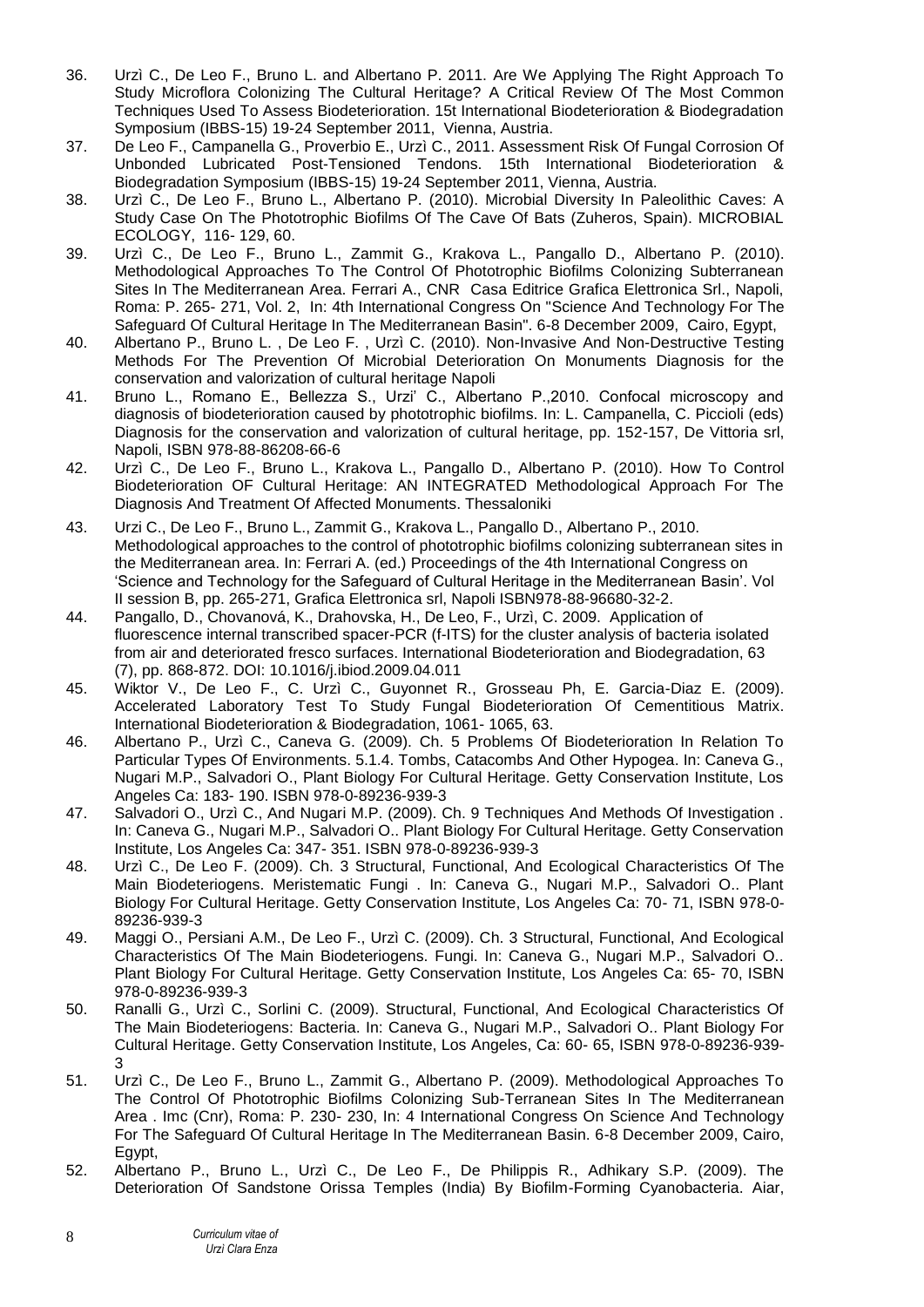Palermo: P. 14- 14, In: Atti Del Convegno Nazionale Sistemi Biologici E Beni Culturali. 6-7 Ottobre 2009, Palermo,

- 53. Nasso R., Bruno L., De Leo F., Krakova L., Pangallo D., Albertano P., Urzì C. (2009). Microbial Diversity On Catacomb Surfaces Before And After Biocide Treatments. In Aiar, Atti Del Convegno Nazionale Sistemi Biologici E Beni Culturali, 6-7 Ottobre Palermo P.14-15. Aiar, , 6-7 Ottobre Palermo, Palermo: P. 14- 15, In: Atti Del Convegno Nazionale Sistemi Biologici E Beni Culturali. 6-7 Ottobre 2009, Palermo,
- 54. Zammit G., De Leo F., Urzì C., Albertano P., (2009). A Non-Invasive Approach To The Polyphasic Study Of Biodeteriogenic Biofilms At St Agatha Crypt And Catacombs At Rabat, Malta. . Assessorato Regionale Dei Beni Culturali E Ambientali, Regione Sicilia, Palermo, Palermo: P. 323- 327, Vol. 15, In: Scienze E Patrimonio Culturale Nel Mediterraneo – Diagnostica E Conservazione, Atti Del Iii Convegno Internazionale Di Studi "La Materia E I Segni Della Storia", Quaderni Palazzo Moltalbo . 17-21 Ottobre 2007, Palermo,
- 55. Urzì C., De Leo F., Albertano P. , De Philippis R., Adhikary S.P. (2009). The Method Of Adhesive Tape (Mat) For The Sampling Of Biofilms On Indian Temples. . Assessorato Regionale Dei Beni Culturali E Ambientali - Regione Siciliana, Palermo: P. 769- 773, Vol. 15, In: Scienze E Patrimonio Culturale Nel Mediterraneo – Diagnostica E Conservazione, Atti Del Iii Convegno Internazionale Di Studi "La Materia E I Segni Della Storia" Quaderni Palazzo Moltalbo. 17-21 Ottobre 2007, Palermo,
- 56. Sylvestre M. , Urzì C. (A Cura Di) (2009). Special Issue Of 14th International Biodeterioration Symposium Di Sylvestre, M., Urzì C., Elsevier, Amsterdam: P. 811- 957, Vol. 63.
- 57. Urzì, C., De Leo, F., Schumann, P. (2008). Kribbella catacumbae sp. nov. and Kribbella sancticallisti sp. nov., isolated from whitish-grey patinas in the catacombs of St Callistus in Rome, Italy. International Journal of Systematic and Evolutionary Microbiology, 58 (9),. 2090-2097. DOI: 10.1099/ijs.0.65613-0
- 58. Selbmann, L., de Hoog, G.S., Zucconi, L., Isola, D., Ruisi, S., Gerrits van den Ende, A.H.G., Ruibal, C., De Leo, F., Urzì, C., Onofri, S. (2008). Drought meets acid: three new genera in a dothidealean clade of extremotolerant fungi. Studies in Mycology, 61, pp. 1-20. DOI: 10.3114/sim.2008.61.01
- 59. Urzì C. (2008). Biodeterioramento Dei Manufatti Artistici. In: Barbieri P.; Bestetti G.; Galli E.; Zannoni D.. Microbiologia Ambientale Ed Elementi Di Ecologia Microbica. Casa Editrice Ambrosiana, Milano: 327- 346.
- 60. Urzì C. (2008). Fluorescence In Situ Hybridization (Fish) As Molecular Tool To Study Bacteria Causing Biodeterioration. In: May E.; Jones M.; Mitchell J.. Heritage Microbiology And Science. Microbes, Monuments And Maritime Materials. Royal Society Of Chemistry, Cambridge: 143- 150,
- 61. Micheletti E., Urzì C., Albertano P., Adikhary S.P., Rossi F., De Philippis R. (2008). Chemical Characteristics Of The Exopolysaccharides Produced By Three Cyanobacteria Isolated From Indian Temples And Caves. . In: 3rd Congress Of The International Society For Applied Phycology. June 21st - 27th, Galway (Ireland),
- 62. Zammit G; De Leo F; Albertano P; C. Urzì (2008). A Preliminary Study Of Microbial Communities Colonizing Ochre-Decorated Chambers At The Hal Saflieni Hypogeum At Paola, Malta. Nicolaus Copernicus University Press, Torun: P. 555- 562, Vol. 1, In: 11th International Congress On Deterioration And Conservation Of Stone. 15-20 September 2008, Torun,
- 63. Pangallo D; Chovanova K; Simonovicova A; De Leo F; C. Urzì (2008). Assesment Of The Biodeterioration Risk Of The Ladislav Legend Fresco In Velka Lomnica (Sk) Through Non-Invasive Methods. Nicolaus Copernicus University Press, Torun: P. 457- 464, Vol. 1, In: 11th International Congress On Deterioration And Conservation Of Stone. 15- 20 September 2008, Torun,
- 64. Urzì C; De Leo F (2007). Evaluation Of The Efficiency Of Water-Repellent And Biocide Compounds Against Microbial Colonization Of Mortars. International Biodeterioration & Biodegradation, 25- 34, 60;
- 65. Santoro M; Bruno L; De Leo F; Jurado V; Albertano P; Urzì C. (2007). Fluorescent In Situ Hybridization Applied To Cyanobacteria-Associated Bacteria From Roman Hypogea Biofilms. P. 742- 742, In: Biomicroworld 2007. 28/11-01/12 2007, Siviglia,
- 66. Albertano P; Adhikary S; C. Urzì; De Philippis R (2007). The Epilithic Cyanobacteria Of Indian Sandstone. Micheli Carla, Roma: P. 16- 17, In: Riunione Scientifica Annuale Sbi - Gruppo Algologia. 9-10 Novembre 2007, Casaccia, Roma.
- 67. Bruno L., Billi D; Urzì C.; Albertano A (2006). Genetic Characterization Of Epilithic Cyanobacteria And Their Associated Bacteria.. Geomicrobiology Journal, 293- 297, 23. DOI: 10.1080/01490450600760732
- 68. De Leo F; Urzì C. (2006). Fungi In The Biodeterioration Of Cultural Heritage. In: Lefevre R. A.. The Material Of Cultural Heritage In Their Environment. Edipuglia, Bari: 167- 173, 8,
- *Curriculum vitae of* 9 69. Bonaccorsi L; Proverbio E; Urzì C. (2006). Fungal Induced Corrosion Of Unbonded Lubricated Post- Tensioning Tendons. Forde M.C., Edimburgh: P. 1- 5, In: 11th International Conference On
	- *Urzì Clara Enza*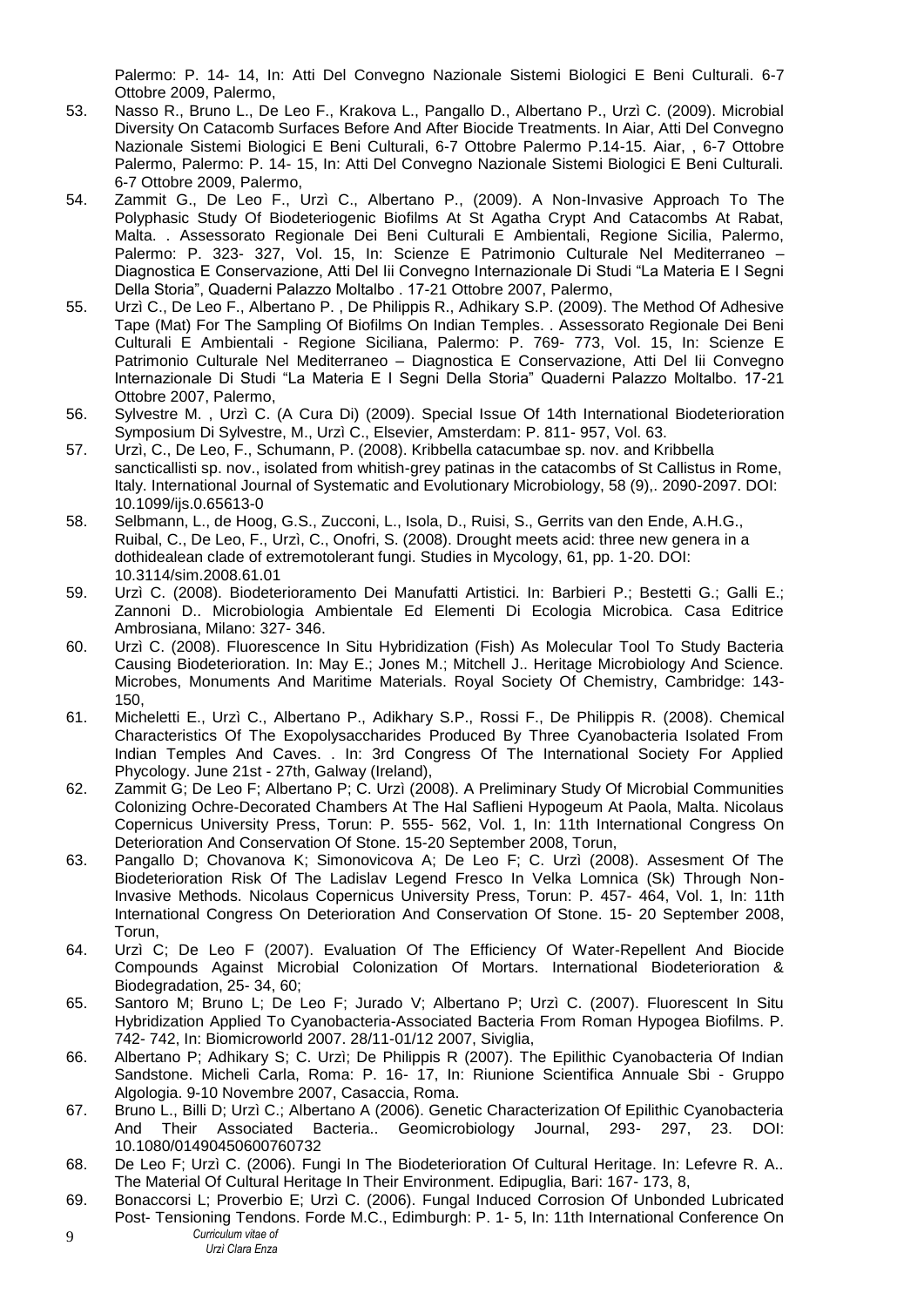Extending The Life Of Bridges Concrete +Civil Structures: Structura. 13-15 Giugno 2006, Edimburgh.

- 70. Salvadori O.; Urzì C. (2005). Tecniche Di Studio Dei Fenomeni Di Biodeterioramento. In: Caneva G.; Nugari M.P.; Salvadori O.. Biologia Vegetale Per I Beni Culturali. Nardini Editore, Firenze: 347- 354, 1,
- 71. Urzì C.; De Leo F (2005). Funghi Meristematici. In: Caneva G.; Nugari M.P.; Salvadori O.. La Biologia Vegetale Per I Beni Culturali. Nardini Editore, Firenze: 70- 71, 1,
- 72. Ranalli G.; Urzì C.; Sorlini C. (2005). Batteri (Eubatteri E Archea). In: Caneva G.; Nugari M.P.; Salvadori O.. La Biologia Vegetale Per I Beni Culturali. Nardini Editore, Firenze: 60- 65, 1,
- 73. Maggi O.; Persiani A.; De Leo F.; Urzì C. (2005). Funghi. In: Caneva G.; Nugari M.P.; Salvadori O.. La Biologia Vegetale Per I Beni Culturali. Nardini Editore, Firenze: 65- 70, 1,
- 74. Albertano P.; Urzì C.; Caneva G. (2005). Tombe, Catacombe Ed Altri Ipogei. In: Caneva G.; Nugari M.P.; Salvadori O.. La Biologia Vegetale Per I Beni Culturali. Nardini Editore, Firenze: 184- 189, 1,
- 75. Urzì C. (2005). Fluorescent In Situ Hybridization (Fish) For Heritage Studies. Portsmouth: P. 43- 43, In: Hms 2005: Microbes, Monuments And Maritime Materials. 29.06-01.07 2005, Portsmouth,
- 76. Bruno L; Billi P. Albertano P; Urzì C. (2005). PCR-Genotyping Of Cyanobacteria From Roman Hypogea Biofilms And Their Associated Bacteria. P. 1- 1, In: Biomicroworld-2005. 15-18.03.2005, Badajoz, Spain,
- 77. Urzì, C., La Cono, V., Stackebrandt, E. (2004). Design and application of two oligonucleotide probes for the identification of Geodermatophilaceae strains using fluorescence in situ hybridization (FISH). Environmental Microbiology, 6 (7), pp. 678-685. DOI: 10.1111/j.1462- 2920.2004.00619.x
- 78. Urzì, C., Salamone, P., Schumann, P., Rohde, M., Stackebrandt, E. (2004). Erratum: Blastococcus saxobsidens sp. nov., and emended descriptions of the genus Blastococcus Ahrens and Moll 1970 and Blastococcus aggregatus Ahrens and Moll 1970. International Journal of Systematic and Evolutionary Microbiology, 54 (2), p. 629. doi: [10.1099/00207713-54-2-629-c](https://dx.doi.org/10.1099/00207713-54-2-629-c)
- 79. Urzi, C. (2004). Microbial deterioration of rocks and marble monuments of the Mediterranean basin: A review. Corrosion Reviews, 22 (5-6), pp. 441-457. DOI: 10.1515/CORRREV.2004.22.5- 6.441
- 80. Urzì, C., Salamone, P., Schumann, P., Rohde, M., Stackebrandt, E. (2004). Blastococcus saxobsidens sp. nov., and emended descriptions of the genus Blastococcus Ahrens and Moll 1970 and Blastococcus aggregatus Ahrens and Moll 1970. International Journal of Systematic and Evolutionary Microbiology, 54 (1), pp. 253-259. DOI: 10.1099/ijs.0.02745-0
- 81. Florio, S., De Leo, F., Damiani, G., Savino, E., Urzì, C. (2004). Meristematic fungi isolated from medieval monuments [Article@Funghi meristematici isolati da monumenti medievali]. Italian Botanist, 36 (1), pp. 269-272.
- 82. Urzì C. (2004). Studio Di Comunità Microbiche Colonizzanti Ambienti Ipogei. P. 8- 8, In: Bertinoro Meeting Di Microbiologia Ambientale. 28-29.05.2004, Bertinoro (Bo),
- 83. Urzì C.; De Leo F; Donato P; La Cono V (2004). Use Of Molecular Tools As Complementary Techniques To Study Biodeterioration Of Monuments. P. 1- 1, In: Labs-5. 27.03-01.04.2004, Campeche (Mexico),
- 84. De Leo, F., Urzì, C., de Hoog, G.S. (2003). A new meristematic fungus, Pseudotaeniolina globosa. Antonie van Leeuwenhoek, International Journal of General and Molecular Microbiology, 83(4), pp. 351-360. DOI: 10.1023/A:1023331502345
- 85. La Cono, V., Urzì, C. (2003). Fluorescent in situ hybridization applied on samples taken with adhesive tape strips. Journal of Microbiological Methods, 55 (1), pp. 65-71. DOI: 10.1016/S0167- 7012(03)00115-5
- 86. Urzì C.; De Leo F.; Donato P.; La Cono V. (2003). Study Of Microbial Communities Colonizing Hypogean Monument Surfaces Using Non Destructive And Destructive Sampling Methods. In: Koestler R.J.; Koestler V.R.; Charola A.E.; Nieto-Fernandez; F.E.. Art, Biology And Conservation: Biodeterioration Of Works Of Art. The Metropolitan Museum Of Art, New York: 316- 327, ISBN1- 58839-107-8
- 87. De Leo F.; Urzì C. (2003). Fungal Colonization In Treated And Untreated Stone Surfaces. In: Saiz Jimenez C.. Molecular Biology And Cultural Heritage. Swets & Zeitlinger, Lisse: 213- 218, ISBN 90 5809 555 X
- 88. Albertano P.; Moscone D.; Palleschi G.; Hermosin B.; Saiz Jimenez C.; Sanchez Moral S.; Hernandezmarine; Urzì C.; Groth I.; Schroeckh; V.; Saarela M.; Mattilasandholm T.; Gallon J.R.; Graziottin F.; Bisconti F.; Giuliani R. (2003). Cyanobacteria Attack Rocks (Cats): Control And Preventive Strategies To Avoid Damage Caused By Cyanobacteria And Associated Microorganisms In Roman Hypogea Monuments. In: Saiz Jimenez C.. Molecular Biology And Cultural Heritage. Swets & Zeitlinger, Lisse: 151- 162, ISBN 90 5809 555 X
- 89. De Leo F.; Urzì C. (2003). Molecular Techniques Applied To The Taxonomy Of Black Meristematic Fungi. In: Saiz Jimenez C.. Coalition Newsletters. Irnas, Seville: 2- 3, 5, Electronic *Newsletter*. ISSN 1579-8410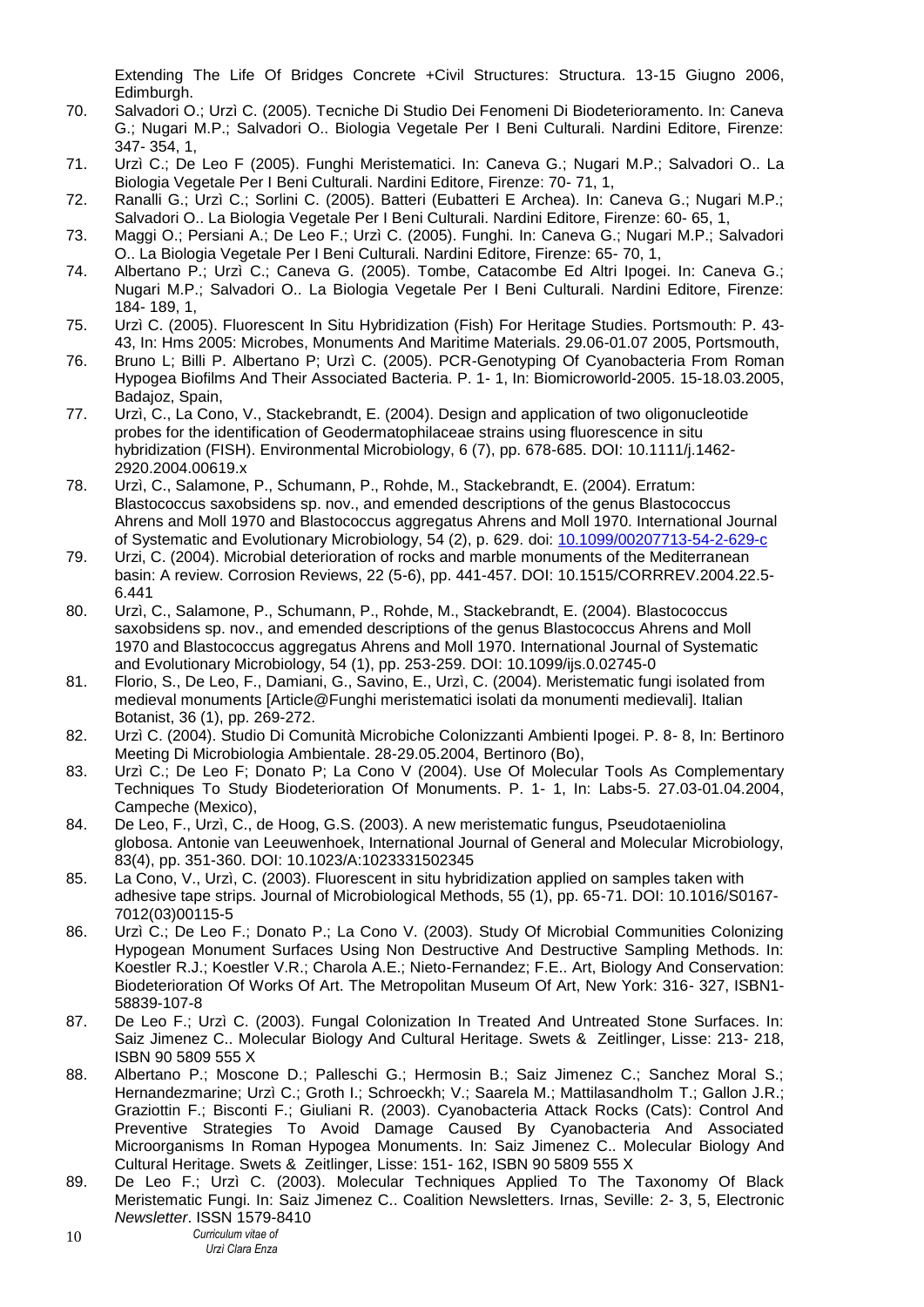- 90. Urzì C.; De Leo F.; Donato P.; La Cono V. (2003). Multiple Approaches To Study The Structure And Diversity Of Microbial Communities Colonizing Artistic Surfaces. In: Saiz-Jimenez C.. Molecular Biology And Cultural Heritage. Lisse: 187- 194, ISBN 90 5809 555 X
- 91. Urzì C.; La Cono V.; De Leo F.; Donato P. (2003). Fluorescent In Situ Hybridization (Fish) To Study Biodeterioration. In: Saiz-Jimenez C.. Molecular Biology And Cultural Heritage. Lisse: 55- 60, ISBN 90 5809 555 X
- 92. Garcia-Vallès, M., Urzì, C., Vendrell-Saz, M. (2002). Weathering processes on the rock surface in natural outcrops: The case of an ancient marble quarry (Belevi, Turkey).. Environmental Geology, 41 (8), pp. 889-897. DOI: 10.1007/s00254-001-0466-y
- 93. Urzì C.; Donato P.; Lo Passo C.; Albertano P. (2002). Occurrence And Biodiversity Of Streptomyces Strains Isolated From Roman Hypogea. In: Galan E.; Zezza F.. Protection And Conservation Of The Cultural Heritage Of The Mediterranean Cities. Aa. Balkema Publishers, Lisse (Nl),: 269- 272, *ISBN*: 9058092534 9789058092533
- 94. Urzì, C., Brusetti, L., Salamone, P., Sorlini, C., Stackebrandt, E., Daffonchio, D. (2001). Biodiversity of Geodermatophilaceae isolated from altered stones and monuments in the Mediterranean basin. Environmental Microbiology, 3 (7), pp. 471-479. DOI: 10.1046/j.1462- 2920.2001.00217.x
- 95. Urzì, C., De Leo, F., Salamone, P., Criseo, G. (2001). Airborne fungal spores colonising marbles exposed in the terrace of Messina Museum, Sicily Aerobiologia, 17 (1), pp. 11-17. DOI: 10.1023/A
- 96. Urzì, C., De Leo, F.(2001). Sampling with adhesive tape strips: An easy and rapid method to monitor microbial colonization on monument surfaces. Journal of Microbiological Methods, 44 (1), pp. 1-11. DOI: 10.1016/S0167-7012(00)00227-X
- 97. Urzì, C., Albertano, P. (2001). Studying phototrophic and heterotrophic microbial communities on stone monuments. Methods in Enzymology, 336, pp. 340-355. DOI: 10.1016/S0076- 6879(01)36600-4
- 98. Urzì C.; De Leo F (2001). Sampling With Adhesive Tape Strips: An Easy And Rapid Method To Monitor Microbial Colonization On Monument Surfaces. Journal Of Microbiological Methods, 1- 11, 44;
- 99. De Leo F.; Salamone P.; Urzì C. (2001). Evaluation Of Microbial Colonization On Treated Stone Surfaces Through A Non Destructive Sampling Method. In: 3rd Int. Conf. "Sci. And Tech. Appl. To Prot. Of Cult. Herit. In Medit. Basin". 9-14 Luglio.
- 100. Urzì C.; De Leo F.; Salamone P. (2001). Effects Of Surfactants, Hydrophobic And Biocide Compounds On Microbial Growth And On Colonization Of Surfaces. 11th Euromarble Eurocare Eu496 Workshop11th Euromarble Eurocare Eu496 Workshopwien, Austria,
- 101. Garcia-Vallès, M., Urzí, C., Leo, F.D., Salamone, P., Vendrell-Saz, M. (2000). Biological weathering and mineral deposits of the Belevi marble quarry (Ephesus, Turkey). International Biodeterioration and Biodegradation, 46 (3), pp. 221-227. DOI: 10.1016/S0964-8305(00)00076-7
- 102. Urzì, C., Salamone, P., Schumann, P., Stackebrandt, E. (2000). Marmoricola aurantiacus gen. nov., sp. nov., a coccoid member of the family Nocardioidaceae isolated from a marble statue. International Journal of Systematic and Evolutionary Microbiology, 50 (2), pp. 529-536. DOI: 10.1099/00207713-50-2-529
- 103. Daffonchio D.; Borin S.; Zanardini E.; Abbruscato P.; Realini M.; Urzì C.; Sorlini C. (2000). Molecular Tools Applied To The Study Of Deteriorated Artworks. In: Ciferri O.; Tiano P.; Mastromei G.. Of Microbes And Art. Kluwer Academic/Plenum Publishing Co, New York: 21- 38,
- 104. Urzì C.; De Leo F.; Hoog S. De; Sterflinger K. (2000). Recent Advances In The Molecular Biology And Ecophysiology Of Meristematic Stone-Inhabiting Fungi. In: Ciferri O.; Tiano P.; Mastromei G.. Of Microbes And Art. Kluwer Academic/Plenum Publisher Co., New York: 3- 19,
- 105. Zagari M.; Antonelli F.; Urzì C. (2000). Biological Patinas On The Limestones Of The Loches Romanic Tower (Touraine, France). P. 445- 451, Vol. 1, In: 9th International Congress On Deterioration And Conservation Of Stone. 19-24 Giugno, Venezia,
- 106. Urzì C.; De Leo F.; Galletta M.; Salamone P. (2000). Efficiency Of Biocide In "In Situ" And "In Vitro" Treatment. Study Case Of The "Templete De Mudejar" In Guadalupe, Spain. P. 531- 539, Vol. 1, In: 9th International Congress On Deterioration And Conservation Of Stone. 19-24 Giugno, Venezia,
- 107. La Cono V.; Donato P.; Urzì C. (2000). Applicazione Della Fish (Fluorescence In Situ Hybridization) Per Lo Studio Di Microrganismi Colonizzanti I Manufatti Lapidei. In: 2° Congresso Fisv. 30 Settembre - 3 Ottobre,
- 108. Donato P.; Lo Passo C.; La Cono V..; Albertano P.; Urzì C. (2000). Biodiversity Of Streptomyces Strains Isolated From Roman Hypogea. In: 5th Intern. Symp. On The Conservation Of Monuments In The Mediterranean Basin. 4-8 Aprile,
- 109. Urzì C.; De Leo F.; Salamone P. (2000). Rapid Survey Of Marble Colonisation Using Adhesive Tape Stripes. 36- 47, 10th Euromarble Eurocare Eu496 Workshop10th Euromarble Eurocare Eu496 Workshop Lindborg U. Ed, Stockholm, Sweden,
- *Curriculum vitae of Urzì Clara Enza*  11 110. De Hoog, G.S., Zalar, P., Urzì, C., De Leo, F., Yurlova, N.A., Sterflinger, K. (1999). Relationships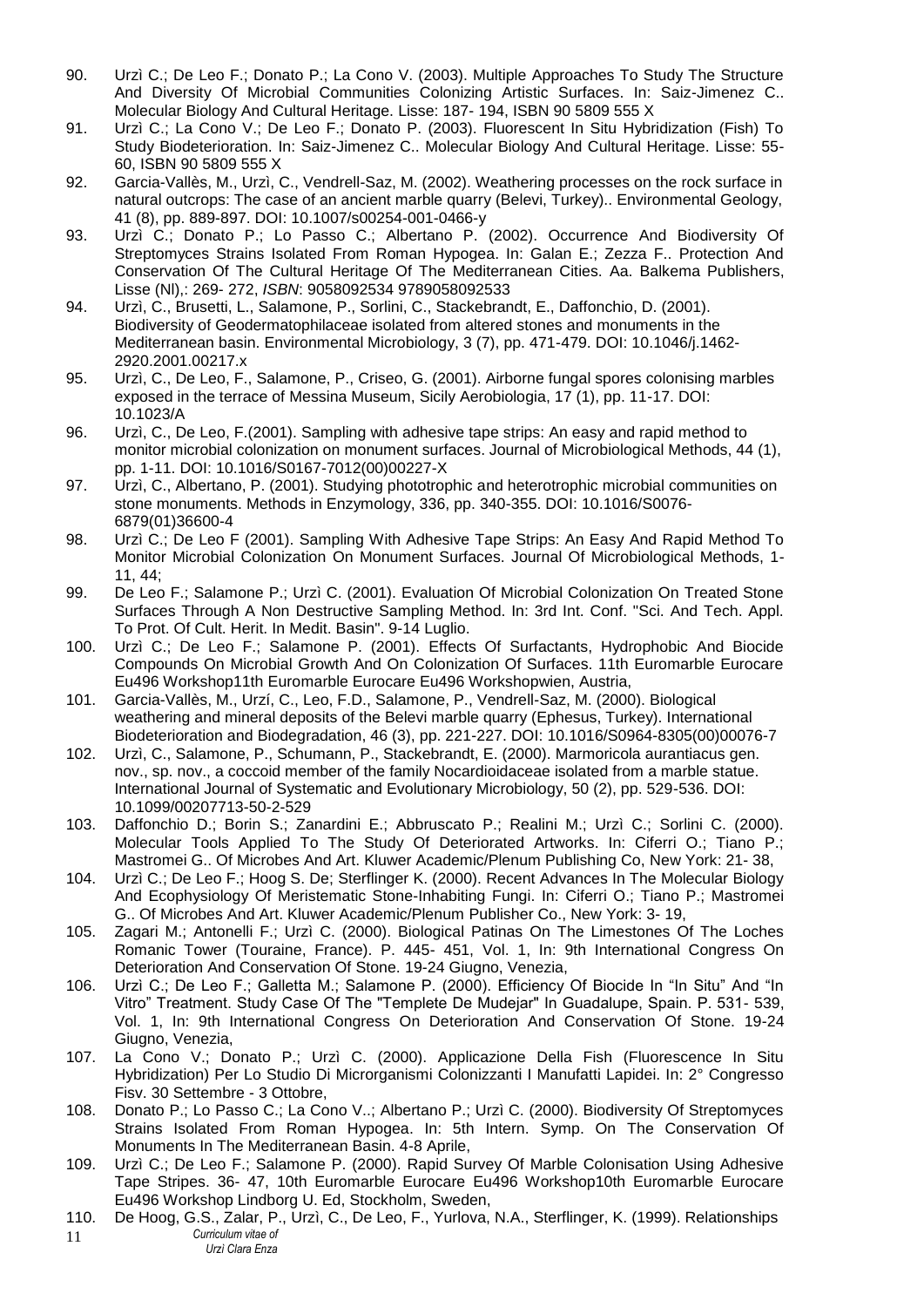of dothideaceous black yeasts and meristematic fungi based on 5.8S and ITS2 rDNA sequence comparison Studies in Mycology, 1999 (43), pp. 31-37.

- 111. De Leo, F., Urzì, C., De Hoog, G.S. (1999). Two Coniosporium species from rock surfaces. Studies in Mycology, 1999 (43), pp. 70-79.
- 112. Albertano, P., Urzì, C. (1999). Structural interactions among epilithic cyanobacteria and heterotrophic microorganisms in Roman hypogea Microbial Ecology, 38 (3), pp. 244-252. DOI: 10.1007/s002489900174
- 113. Urzì, C., De Leo, F., Lo Passo, C., Criseo, G. (1999). Intra-specific diversity of Aureobasidium pullulans strains isolated from rocks and other habitats assessed by physiological methods and by random amplified polymorphic DNA (RAPD). Journal of Microbiological Methods, 36 (1-2), pp. 95-105.DOI: 10.1016/S0167-7012(99)00014-7
- 114. Urzì, C., Garcia-Valles, M., Vendrell, M., Pernice, A. (1999). Biomineralization processes on rock and monument surfaces observed in field and in laboratory conditions. Geomicrobiology Journal, 16 (1), pp. 39-54. DOI: 10.1080/014904599270730
- 115. Urzì, C. (1999). On microbes and art: the role of microbial communities in the degradation and protection of cultural heritage. Environmental microbiology, 1 (6), pp. 551-553. DOI: 10.1046/j.1462-2920.1999.00075.x
- 116. Urzì C.; Salamone P.; Schumann P.; Stackebrandt E. (1999). Ecology And Phenotype Of A Ll-Dap Actynomycetes Strain Isolated From Marble Statue. In: Bageco. 20-24 Giugno,
- 117. Urzì C.; Salamone P.; De Leo F.; Galletta M.; Balzarotti R. (1999). Effetto A Lungo Termine Sulla Colonizzazione Microbica Di Un Biocida. Il Caso Del Tempietto Di Mudejar, Guadalupe, Spagna. In: 27° Congresso Nazionale Della Societ? Italiana Di Microbiologia (Sim). 13-16 Ottobre,
- 118. Urzì C.; De Leo F.; De Hoog S.; Sterflinger K. (1999). Recent Advances In The Molecular Biology And Ecophysiology Of Meristematic Stone-Inhabiting Fungi. In: International Congress On Microbes And Art. 16-19 Giugno,
- 119. Mansch R.; Pinck C.; Urzì C.; De Leo F.; Salamone P. (1999). Microbial Colonisation Of Silicone-Treated Mortars At Schloss Wesseinstein In Pommersfelden/Germany. In: International Congress On Microbes And Art. 16-19 Giugno,
- 120. Garcia-Valles M.; De Leo F.; Salamone P.; Urzì C. (1999). Biological Weathering And Mineral Deposits Of The Belevi's Quarry Marble (Efes, Turkey). In: International Congress On Biodeterioration And Biodegradation. 1-6 Luglio,
- 121. Donato P.; Scarfi' S.; Albertano P.; Urzì C. (1999). Biodiversità Di Ceppi Di Streptomyces Isolati Dalle Catacombe Di S. Callisto E Priscilla, Roma. In: 27° Congresso Nazionale Della Societ? Italiana Di Microbiologia (Sim). 13-16 Ottobre,
- 122. Daffonchio D.; Borin S.; Zanardini E.; Vatta P.; Urzì C.; Sorlini C. (1999). Diversità Molecolare Di Organismi Geodermatophilus-Like: Application Nella Diagnosi Del Biodeterioramento Dei Manufatti Lapidei. In: 1° Congresso Fisv. 2-6 Ottobre,
- 123. Daffonchio D.; Borin S.; Zanardini E.; Abbruscato P.; Urzì C.; Sorlini C. (1999). Molecular Tools For The Detection And The Analysis Of The Diversity Of Bacteria On Deteriorated Stoneworks. In: International Congress On Microbes And Art. 16-19 Giugno,
- 124. Daffonchio D.; Zanardini E.; Borin S.; Urzì C.; Vatta P.; Sorlini C. (1999). The Molecular Diversity Of Geodermatophilus-Like Organisms: Application For The Diagnosis Of Biodeterioration. In: International Congress On Biodeterioration And Biodegradation. 1-6 Luglio,
- 125. Urzì C.; Salamone P.; De Leo F.; Criseo G. (1999). Impact Of Airborne Fungi On Marble Objects Exposed At Messina Euromarble Site. P. 39- 55, Vol. 17, In: Proceedings Of 9th Euromarble Eurocare Eu 496 Workshop, Rolf Snethlage (Ed.). October 8-10, 1998,
- 126. Urzì C.; Realini M (1998). Colour Changes Of Noto's Calcareous Sandstone As Related To Its Colonisation By Microorganisms. International Biodeterioration & Biodegradation, 45- 54, 42;
- 127. Urzì C; De Leo F; Salamone P; Criseo G. (1998). Impact Of Airborne Fungi On Marble Objects Exposed At Messina Euromarble Site.. P. 0- 0, In: 9th Workshop Euromarble Eurocare. October 8-10, 1998, Munich, Germany.,
- 128. Urzì C; De Leo F; Salamone P; Criseo G. (1998). Airborne Fungal Spores Connected With Marbles Colonisation Monitored In The Terrace Of Messina Museum. ; ,. P. 0- 0, In: 6th International Congress On Aerobiology. August 31 - September 5, 1998, Perugia, Italy,
- 129. De Leo F; Salamone P; Criseo G.; Urzì C (1998). Crescita Di Funghi Neri Meristematici In Differenti Condizioni Ambientali. P. 15- 15, In: Conv. Abcd-Agisbbm- Simgbm,. 1-4 Ottobre 1998, Montesilvano Lido (Pe), Page 3 Of 6 27/01/10 12.18 Urzì C.; De Leo F. Salamone P. Criseo G; Salamone P; Criseo G (1998). Airborne Fungal Spores Connected With Marble Colonisation, Monitored In The Terrace Of Messina Museum. P. 1- 1, In: 6th International Congress In Aerobiology. 31 Agosto-9 Settembre, Perugia,
- 130. De Leo F; Salamone P; Criseo G; Urzì C. (1998). Crescita Di Funghi Neri Meristematici In Differenti Condizioni Ambientali. P. 1- 1, In: Xvii Convegno Congiunto Abi-Abcd-Sibbm-Simgbm. 1-4 Ottobre, Montesilvano (Pe),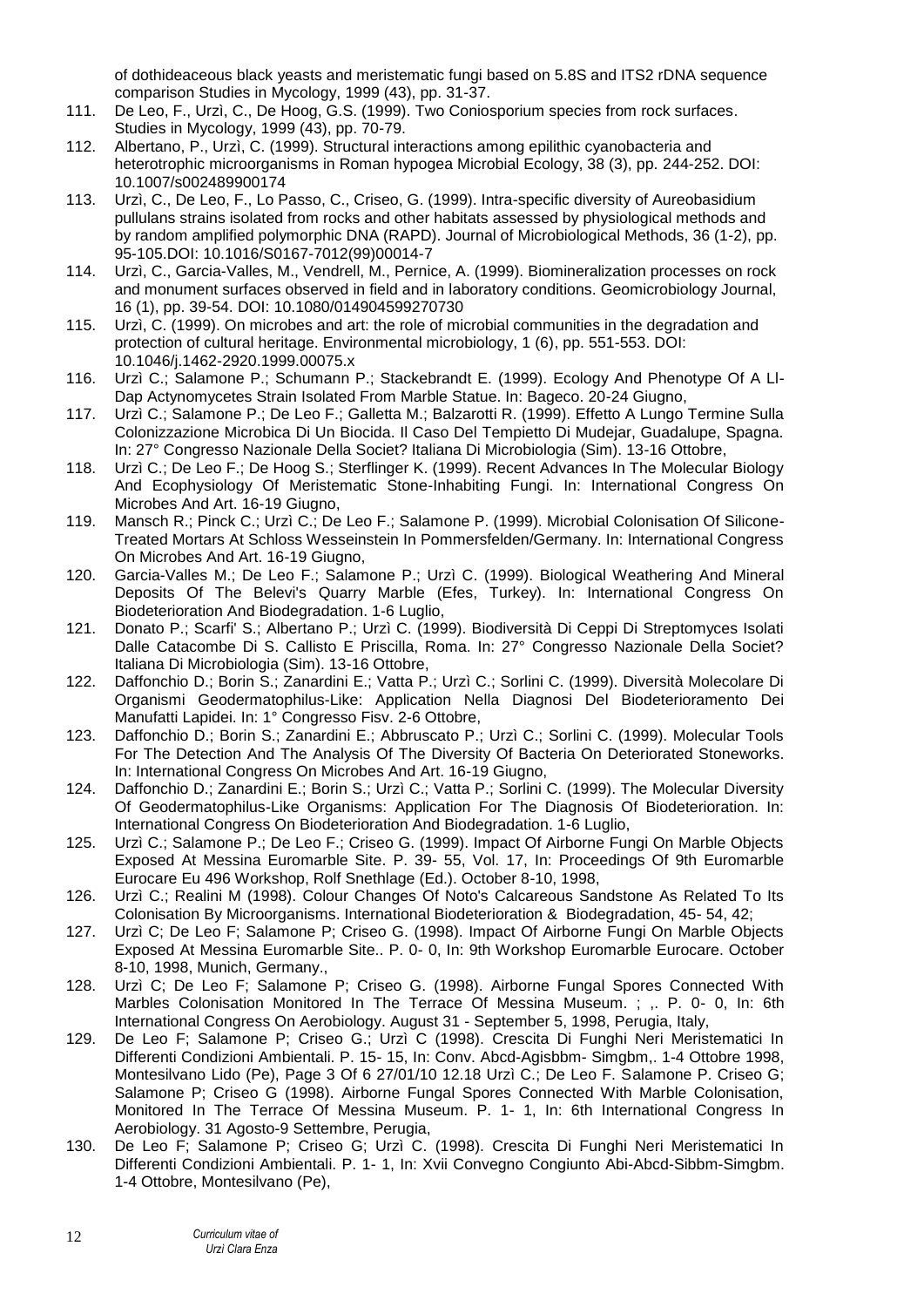- 131. Urzì C.; Salamone P.; De Leo F. (1998). Ecologia E Tassonomia Di Attinomiceti Isolati Da Substrati Inorganici. In: 5 Congresso Sim - Sezione Siculo-Sardo-Calabra. 16-19 Settembre 1998, Acireale (Ct),
- 132. Urzì C.; Krumbein W. E; Saiz-Jimenez C; Pernice A; Ventimiglia R (1998). Heavy Microbial Colonisation And Biodeterioration Of Frescoes Of "Villa Romana Del Casale" In Piazza Armerina (En). Cnr, Luxograph S.R.L., Palermo: P. 1235- 1238, Vol. Ii, In: 1st International Congress On Science And Technology For The Safeguard Of Cultural Heritage In The Mediterranea Basin . 27/11-02/12 1995, Catania, Siracusa, Italy,
- 133. Urzì C. (1998). Biodeterioration Of Rocks And Buried Pottery Found In The Mediterranean Basin Caused By Microorganisms. Workshop On Weathering Processes In Ceramics And Stone Artifacts During Burialworkshop On Weathering Processes In Ceramics And Stone Artifacts During Burial. The 7th Meeting Of Nato-Ccms Cultural Technologies, 1998 Ankara, Turkey,
- 134. Urzì C.; De Leo F; Salamone P (1998). Impact Of Airborne Fungi On Marble Objects Exposed At Messina Euromarble Site. Euromarble Eurocare Eu 496euromarble Eurocare Eu 496munich, Germany.,
- 135. Garcia-Vallès, M., Vendrell-Saz, M., Krumbein, W.E., Urzì, C. (1997). Coloured mineral coatings on monument surfaces as a result of biomineralization: The case of the Tarragona cathedral (Catalonia). Applied Geochemistry, 12 (3), pp. 255-266. DOI: 10.1016/S0883-2927(96)00057-1
- 136. Pantazidou A; Roussomoustakaki M; Urzì C. (1997). The Microflora Of Milos Catacombs. In: Sinclair A.. Archological Science 1995. Oxbow Books, Park End Place Oxford: 321- 325, 64,
- 137. Krumbein W.E.; C. Urzì; Vendrell-Saz M. (1997). From The Quarry To The Museum. Atmospheric Eutrophication And Saecular Organic Pollution Influencing The Cultural Heritage. In: Baer N.S.; Beloyannis N.; Camuffo D.; Dalbera J-P.; Price C.; Saiz-Jimenez C.; Leissner J.. European Cultural Heritage Newsletter On Research. Acevedo Bueno J., European Commission, Brussels: 62- 66, 10 Special Issue,
- 138. De Leo F; Urzì C; Criseo G.; Salamone P (1997). Caratterizzazione Ecofisiologica E Nutrizionale Di Lieviti Neri Isolati Da Substrati Organici Ed Inorganici - ,. P. 1- 1, In: Conv. ABCD-AGI-SBBM-SIMGBM,. 29 Settembre- 3 Ottobre 1997, Montesilvano Lido (Pe),
- 139. Urzì C.; Salamone P.; De Leo F.; Pernice A. (1997). Influenza Di Composti Xenobiotici Su Microrganismi Isolati Da Substrati Lapidei.. Ordine Nazionale Dei Biologi, Roma: P. 589- 598, Vol. 2, In: Problemi Ambientali E Sanitari Nell'area Mediterranea. 10-13 Ottobre 1997, Maratea (Pz),
- 140. Urzì C.; Garcia-Valles M; M. Vendrell (1997). Biomineralisation Processes Of The Rock Surfaces Observed In Field And In Laboratory. N. Senesi, T.M. Miano, Bari: P. 197- 197, In: Matter And Energy Fluxes In The Anthropocentric Environment. 21 - 26 Settembre, Monopoli (Bari),
- 141. De Leo F.; C. Urzì; Criseo G.; Salamone P. (1997). Caratterizzazione Eco-Fisiologica E Nutrizionale Di Lieviti Neri Isolati Da Substrati Organici Ed Inorganici. P. 184- 184, In: Convegno Congiunto Abcd-Sibbm-Simgbm. 30 Settembre-10 Ottobre, Montesilvano Lido (Pe),
- 142. Albertano P; C. Urzì (1997). Structural Interactions Among Epilithic Cyanobacteria And Heterotrophic Microorganisms In Roman Hypogea. Societa Botanica Italiana, Cagliari: Vol. 92, In: 92 Congresso Della Societa' Di Botanica Italiana (Sbi), Riunione Scientifica Annuale Gruppo Di Algologia. 2-4 Ottobre 1997, Cagliari,
- 143. Urzì C.; De Leo F.; Gsrcia-Valles M.; Maniatis Y.; Polikreti K.; Salamone P.; Vendrell P. (1997). Microbial Diversity Of Quarried Marbles Associated To Specific Alterations. Viii Euromarble Workshop 8th Euromarble Workshoproma,
- 144. Criseo G.; Urzì C (1996). Occurrence Of Aflatoxins And Diffusion Of Aspergillus Flavus Aflatoxin-Producing Strains On Food Anf Feed In Sicily(Southern Italy). 1. In: Dechema Monographs. Papers Of The 10th International Biodeterioration And Biodegradation Symposium, Dechema. Gerahard Kreysa Dechema E.V., Frankfurt Am Main: 301- 308, Vol. 133.
- 145. De Leo F; Criseo G.; Urzì C (1996). Impact Of Surrounding Vegetation And Soil On The Colonization Of Marble Statues By Dematiaceous Fungi.. P. 625- 630, Vol. Vol.2, In: 8th International Congress On Deteroriation And Conservation Of Stone. 30 September-4 October, 1996, Berlin, Germany,
- 146. Criseo G.; Urzì C (1996). (1996)- Occurrence Of Aflatoxins And Diffusion Of Aspergillus Flavus Aflatoxin-Producing Strains On Food Anf Feed In Sicily(Southern Italy)., ... P. 301- 308, Vol. Vol. 133, In: Papers 10th International Biodeterioration And Biodegradation Symposium Dechema. 15-18 September, 1996, Hamburg, Germany,
- 147. Wollenzien, U., de Hoog, G.S., Krumbein, W.E., Urzí, C. (1995). On the isolation of microcolonial fungi occurring on and in marble and other calcareous rocks
- 148. Science of the Total Environment, 167 (1-3), pp. 287-294. DOI: 10.1016/0048-9697(95)04589-S
- 149. Urzì C., Wollenzien U., Criseo G., Krumbein W.E. (1995). Biodiversity Of The Rock Inhabiting Microflora With Special Reference To Black Fungi And Black Yeasts. . In: D. Allsopp D. L. Hawksworth And R.R. Colwell . Microbial Diversity And Ecosystem Function. Cab International, Walington: 289- 302,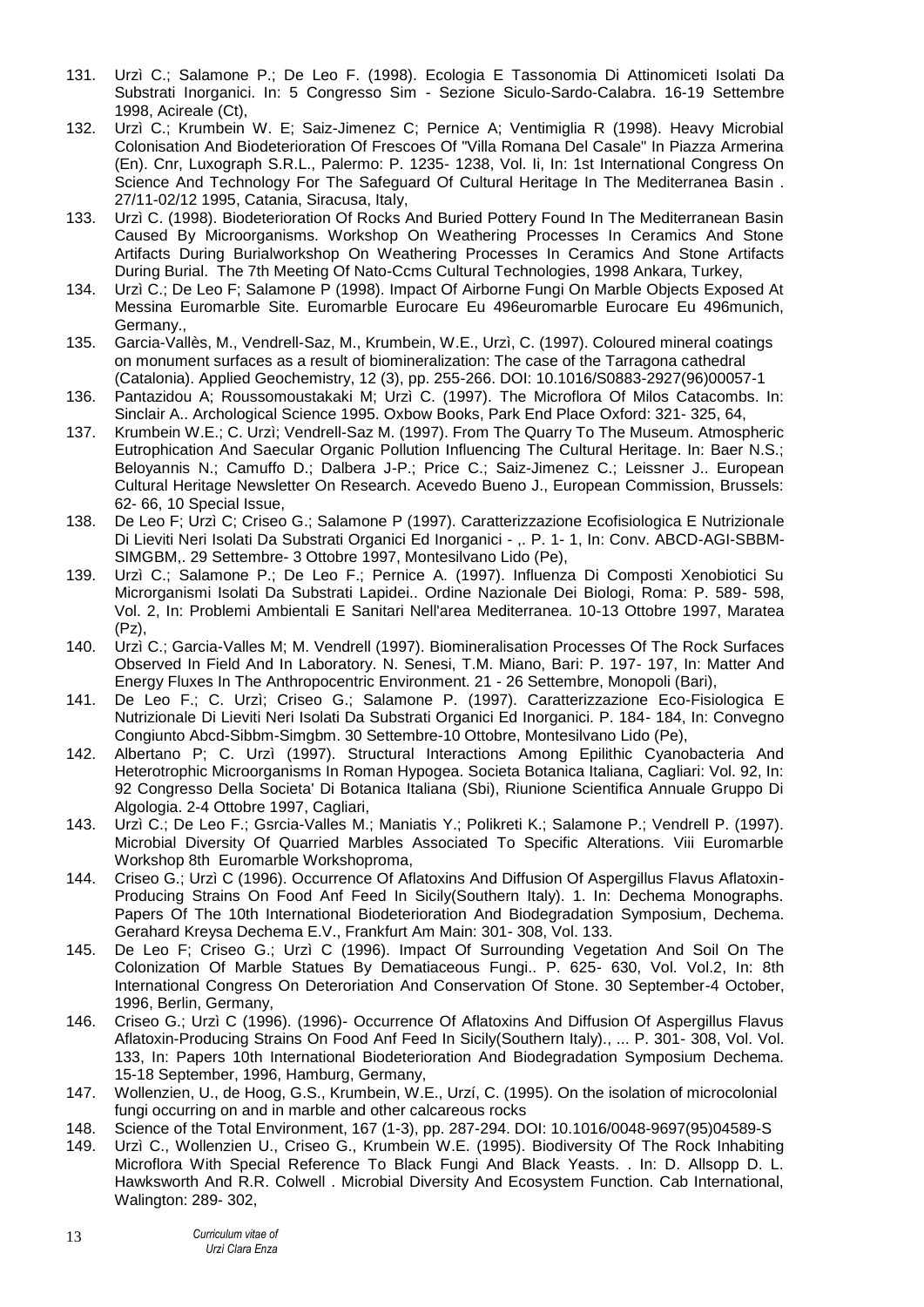- 150. Giunta I; Urzì C; Criseo G. (1995). Valutazione Di Attivita' Proteolitiche Ed Alotolleranza Di Funghi Demaziacei Isolati Da Materiale Lapideo, Vegetazione E Suolo. P. 0- 0, In: 25° Congr. Naz. Soc. Ital. Microbiol.. 27-30 Settembre, 1995, Alghero- Italy.
- 151. Koestler R. J., Brimblecombe P., Camuffo D., Ginell W., Graedel T., Leavengood P., Petushkova J., Steiger M., Urzì C., Verges-Belmin V., Warscheid T. (1994). Group Report: How Do External Environmental Factors Accelerate Change?. Group Report Of The Dahlem Workshop On Durability And Change. In: W.E. Krumbein, P. Brimblecombe, D.E. Cosgrove And S. Staniforth. The Science, Responsibility, And Cost Of Sustaining Cultural Heritage.. John Wiley & Sons Ltd., Chichester: 149- 163,
- 152. Urzì C., Krumbein W. E. (1994). Microbiological Impacts On The Cultural Heritage.. In: W.E. Krumbein, P. Brimblecombe, D.E. Cosgrove And S. Staniforth. Durability And Change: The Science, Responsibility, And Cost Of Sustaining Cultural Heritage. John Wiley & Sons Ltd., Chichester: 107- 135,
- 153. De Leo F; Giunta I; Criseo G.; Urzì C; Wollenzien U (1994). Ecologia E Distribuzione Di Funghi Demaziacei Colonizzanti Piante Suolo E Substrati Marmorei In Un Ambiente Confinato.. P. 0- 0, Vol. Atti, In: Convegno Congiunto.. Abcdagi- Sibbm-Simgbm,. 26-30 Ottobre 1994, Montesilvano Lido (Pe) Italy,
- 154. Urzì C; Wollenzien U; Criseo G.; Krumbein W. E (1993). Are Color Changes Of Rocks Caused By Climate, Pollution, Biological Growth Or By Interations Of The Three ?. P. 279- 286, Vol. 2:Prevention And Treatments, In: Proceedings Intern. Rilem/Unesco Congress. June 29-July 1, 1993, Paris,
- 155. Urzì C., Krumbein W.E., Criseo G., Gorbushina A. A., Wollenzien U. (1993). Are Colour Changes Of Rocks Caused By Climate, Pollution, Biological Growth Or By Interactions Of The Three? In: 21 Proceedings Of The International Rilem/Unesco Congress On The Conservation Of Stone And Other Materials, Paris, June 29th - July 1st, Thiel, M. J. Ed. E & Fn Spon, London, Vol. 1 P. 279 - 286.
- 156. Krumbein W.E., Urzì C.(1993). Biodeterioration Processes Of Monuments As Part Of (Man-Made?) Global Climate Change. In: 21st Proceeding Of The International Rilem/Unesco Congress On The Conservation Of Stone And Other Materials, Paris, June 29th - July 1st, Thiel, M. J. Ed. E & Fn Spon, London, Vol. 2 P. 558 - 564.
- 157. Krumbein W.E., Diakumaku S. E., Petersen K., Urzì C., Warscheid Th.(1993). Interactions Of Microbes With Consolidants And Biocides Used In The Conservation Of Rocks And Mural Paintings. In: 21 Proceedings Of The International Rilem/Unesco Congress On The Conservation Of Stone And Other Materials, Paris, June 29th - July 1st, Thiel, M. J. Ed. E & Fn Spon, London, Vol. 2 P.589 - 596.
- 158. Urzì C.(1993). Interactions Of Some Microbial Communities In The Biodeterioration Of Marble And Limestone. In: Trends In Microbial Ecology , R. Guerrero And C. Pedros-Alio Eds., Spanish Society For Microbiology, Pp. 667 -672.
- 159. Urzì C; Lisi S; Criseo G.; Zagari M (1992). Comparazione Di Terreni Per L' Enumerazione E L'isolamento Di Funghi Deteriogeni Isolati Da Materiali Naturali. Annali Di Microbiologia Ed Enzimologia, 185- 193, 42.
- 160. Urzì, C., Lisi, S., Criseo, G., Pernice, A. (1991). Adhesion to and degradation of marble by a micrococcus strain isolated from it. Geomicrobiology Journal, 9 (2-3), pp. 81-90. DOI: 10.1080/01490459109385990
- 161. Krumbein, W.E., Urzì, C.E., Gehrmann, C. (1991). Biocorrosion and biodeterioration of antique and medieval glass. Geomicrobiology Journal, 9 (2-3), pp. 139-160. DOI: 10.1080/01490459109385995
- 162. Urzì C; Terranova F; Lisi S; Miceli D; Criseo G.; Pernice A (1991). Microbiological Investigations About The Conservation State Of G. Matera Work: "I Pasturi", Shown In Museum Pitre' Of Palermo, Italy.. In: Proc. European Symposium On Science; Technology And European Cultural Heritage; Bologna - June; . Science, Technology And European Cultural Heritage. Baer N.S.,Sabbioni, C.,Sors A.I.(Eds), Brussels: 770- 775,
- 163. Urzì C; Lisi S; Zagari M; Criseo G.; Pernice A (1991). Repertamento Di Streptomiceti Da Materiali Lapidei Naturali E Non. Ipotesi Su Un Loro Possibile Ruolo Deteriorante In Associazione Con Flora Autotrofa.. P. 269- 269, Vol. Atti, In: X Conv. Sci. Simgbm,. 9-12 Ottobre 1991., Viterbo, Italy.
- 164. Criseo G.; Urzì C; Pernice I; Medici M.A (1990). Growth And Aflatoxin Production By Aspergillus Flavus Link Under Cycling Temperatures. , Italian Journal Of Food Science, 43- 51, 1.
- 165. Criseo, G., Guerrisi, R., Medici, M.A., Pernice, I., Urzi, C. (1989). 12-13, Epoxytrichothecenes and zearalenone production by fusarium isolated from sicilian cereals Microbiologie Aliments Nutrition, 7 (2), pp. 157-160.
- 166. Criseo G.; Guerrisi R; Forestieri F; Pernice I; Urzì C (1989). Influenza Della Conservazione A Bassa Temperatura(+4°C) Sulla Produzione Di Patulina Da Penicillium Expansum.. P. 90- 91, In: Viii Convegno S.I.M.G.B.M., 4-7 Ottobre 1989, Lucca, Italy